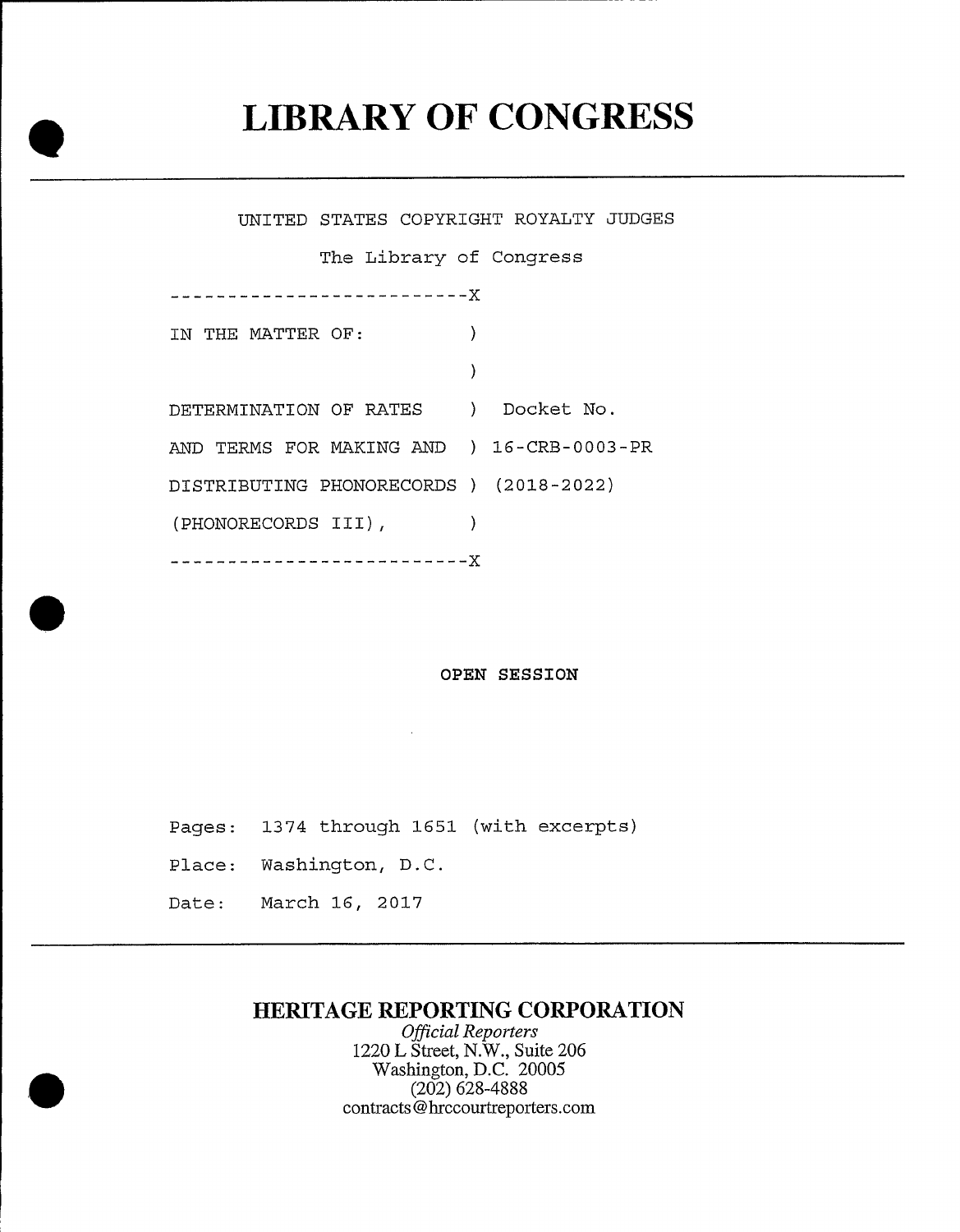UNITED STATES COPYRIGHT ROYALTY JUDGES  $\mathbf 1$  $\overline{a}$ The Library of Congress 3 ------------------------**X** 4 IN THE MATTER OF:  $\rightarrow$ 5  $\lambda$ <sup>6</sup> DETERMINATION OF RATES ) Docket No. 7 AND TERMS FOR MAKING AND ) 16-CRB-0003-PR <sup>8</sup> DISTRIBUTING PHONORECORDS) (2018-2022) 9 (PHONORECORDS III), 10 --------------------------11 BEFORE: THE HONORABLE SUZANNE BARNETT THE HONORABLE JESSE M. FEDER  $12$ THE HONORABLE DAVID R. STRICKLER  $13$ Copyright Royalty Judges 14 15 16 Library of Congress Madison Building 17  $18$ 101 Independence Avenue, S.E. 19 Washington, D.C. 20 21 March 16, 2017 22 9:00 a.m. 23 VOLUME VI 24 Reported by: 25 Karen Brynteson, RMR, CRR, FAPR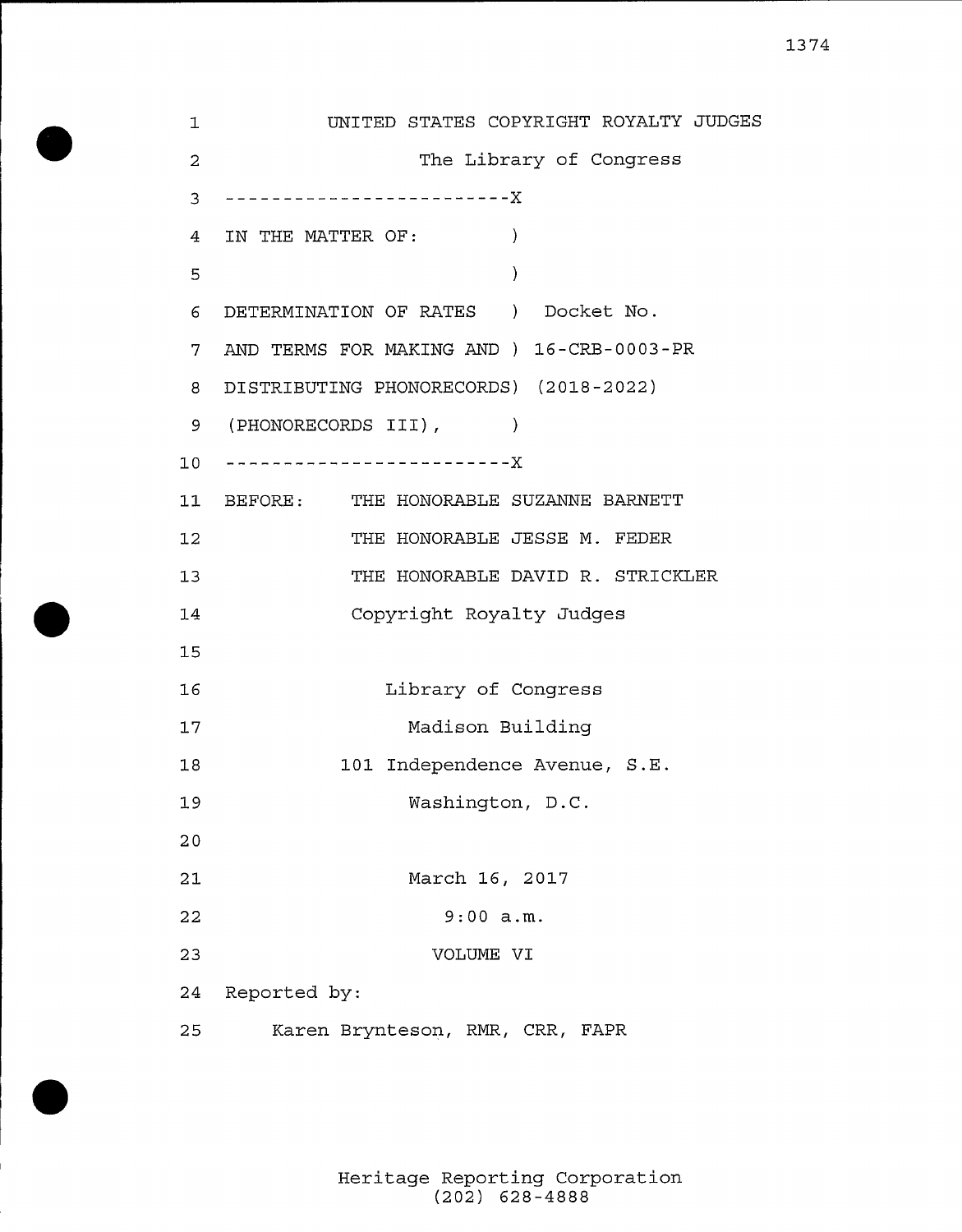1 APPEARANCES: <sup>2</sup> Counsel for National Music Publishers Association, <sup>3</sup> Nashville Songwriters Association International:  $\overline{4}$ DAVID ZAKARIN, ESQ. 5 BENJAMIN K. SEMEL, ESQ. 6 FRANK SCIBILIA, ESQ. LISA M. BUCKLEY, ESQ.  $7\overline{ }$ 8 JAMES A. JANOWITZ, ESQ. JOSH WEIGENSBERG, ESQ.  $\overline{9}$ 10 MARION HARRIS, ESQ. Pryor Cashman, LLP 11 Seven. Times Square  $12$  $13$ New York, New York 10036 14 212-421-4100 15 16 Counsel for Apple Music, Inc.  $17$ DALE CENDAL1, ESQ. CLAUD1A RAY, ESQ. 18 MARY MAZZELLO, ESQ. 19 20 Kirkland & Ellis, LLP 21 601 Lexington Avenue 22 New York, New York 10022 212-446-4800 23 24 25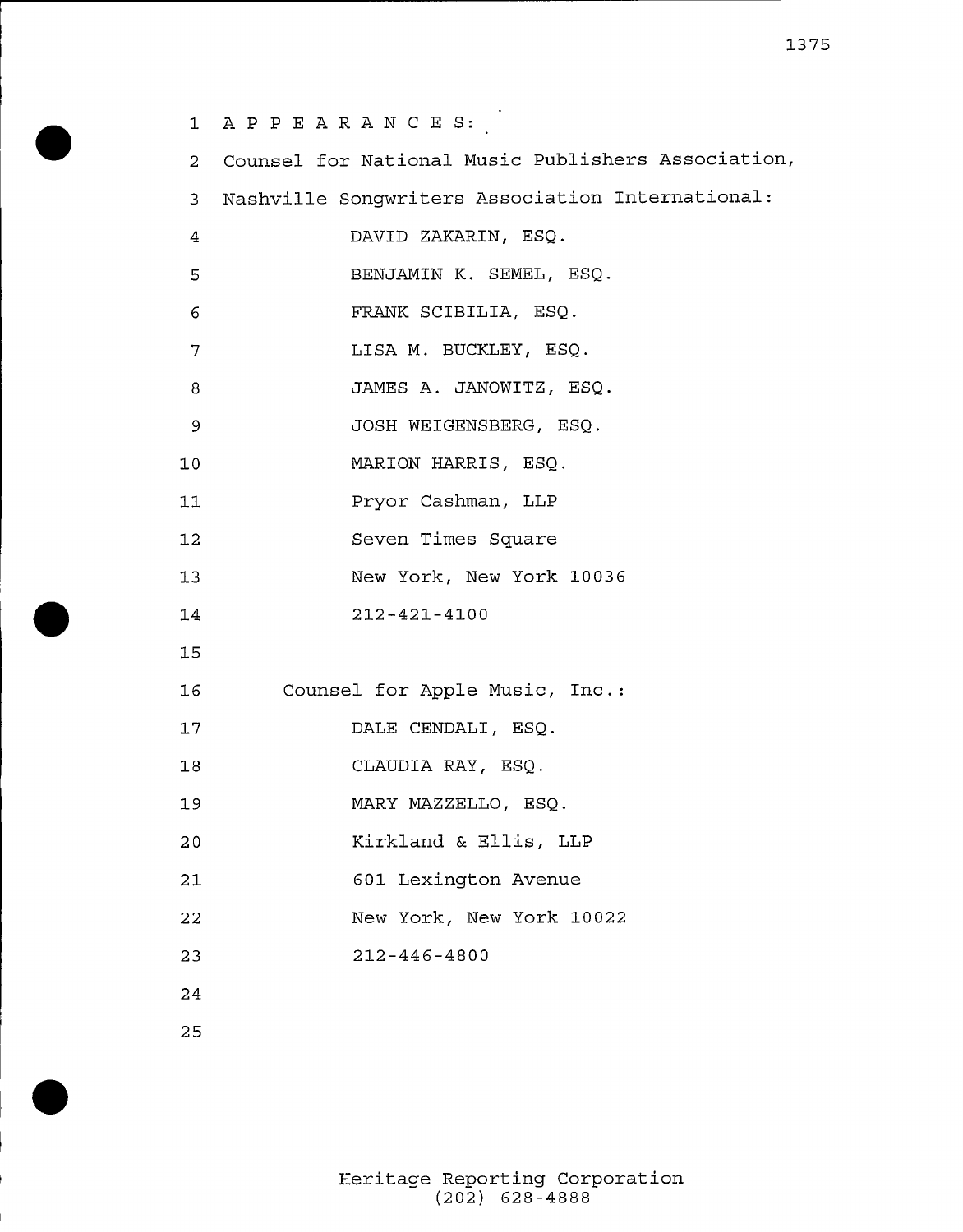|                | 1 APPEARANCES (Continued): |                                  |
|----------------|----------------------------|----------------------------------|
| $\overline{a}$ |                            | Counsel for Pandora Media, Inc.: |
| 3              |                            | PETER D. ISAKOFF, ESQ.           |
| 4              |                            | Weil Gotshal & Manges, LLP       |
| 5              |                            | 1900 Eye Street, N.W.            |
| 6              |                            | Suite 900                        |
| 7              |                            | Washington, D.C. 20005           |
| 8              |                            | $202 - 882 - 7155$               |
| 9              |                            |                                  |
| 10             |                            | BENJAMIN E. MARKS, ESQ.          |
| 11             |                            | JENNIFER RAMOS, ESQ.             |
| 12             |                            | JACOB B. EBIN, ESQ.              |
| 13             |                            | Weil, Gotshal & Manges, LLP      |
| 14             |                            | 767 Fifth Avenue                 |
| 15             |                            | New York, New York 10153-0119    |
| 16             |                            | 212-310-8029                     |
| 17             |                            |                                  |
| 18             |                            | DAVID SINGH, ESQ.                |
| 19             |                            | HONG-AN TRAN, ESQ.               |
| 20             |                            | Weil, Gotshal & Manges LLP       |
| 21             |                            | 201 Redwood Shores Parkway       |
| 22             |                            | Redwood Shores, CA 94065         |
| 23             |                            | 650-802-3000                     |
| 24             |                            |                                  |
| 25             |                            |                                  |

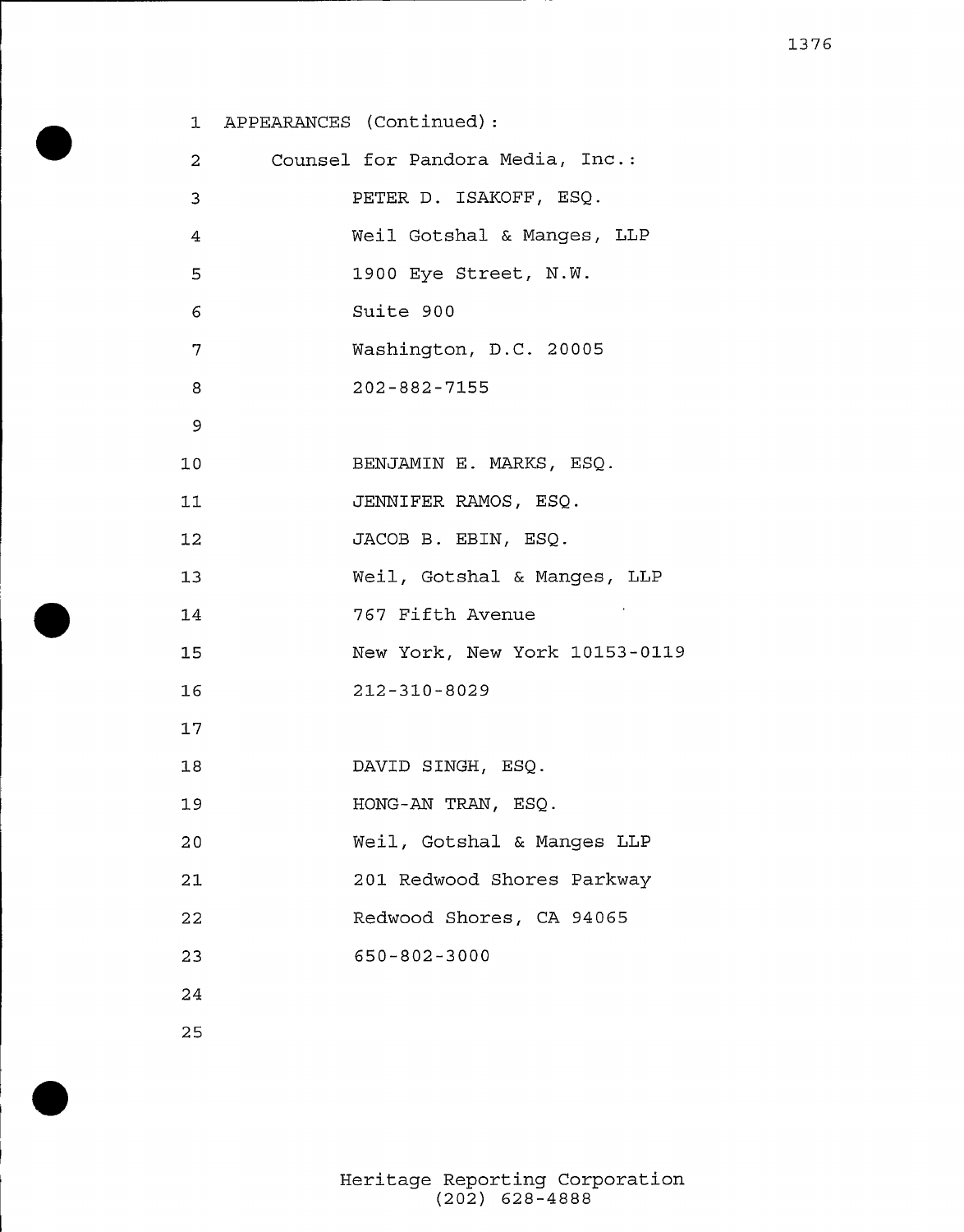|              | 1 APPEARANCES (Continued):     |
|--------------|--------------------------------|
| $\mathbf{2}$ | Counsel for Spotify USA, Inc.: |
| 3            | A. JOHN P. MANCINI, ESQ.       |
| 4            | Mayer Brown LLP                |
| 5            | 1221 Avenue of the Americas    |
| 6            | New York, New York 10020       |
| 7            | 212-506-2295                   |
| 8            |                                |
| 9            | RICHARD M. ASSMUS, ESQ.        |
| 10           | Mayer Brown LLP                |
| 11           | 71 S. Wacker Drive             |
| 12           | Chicago, Illinois 60606        |
| 13           | 312-782-0600                   |
| $14\,$       |                                |
| 15           | PETER O. SCHMIDT, ESQ.         |
| 16           | Mayer Brown LLP                |
| 17           | 1999 K Street, N.W.            |
| 18           | Washington, D.C. 20006         |
| 19           | $202 - 263 - 3000$             |
| 20           |                                |
| 21           |                                |
| 22           |                                |
| 23           |                                |
| 24           |                                |
| 25           |                                |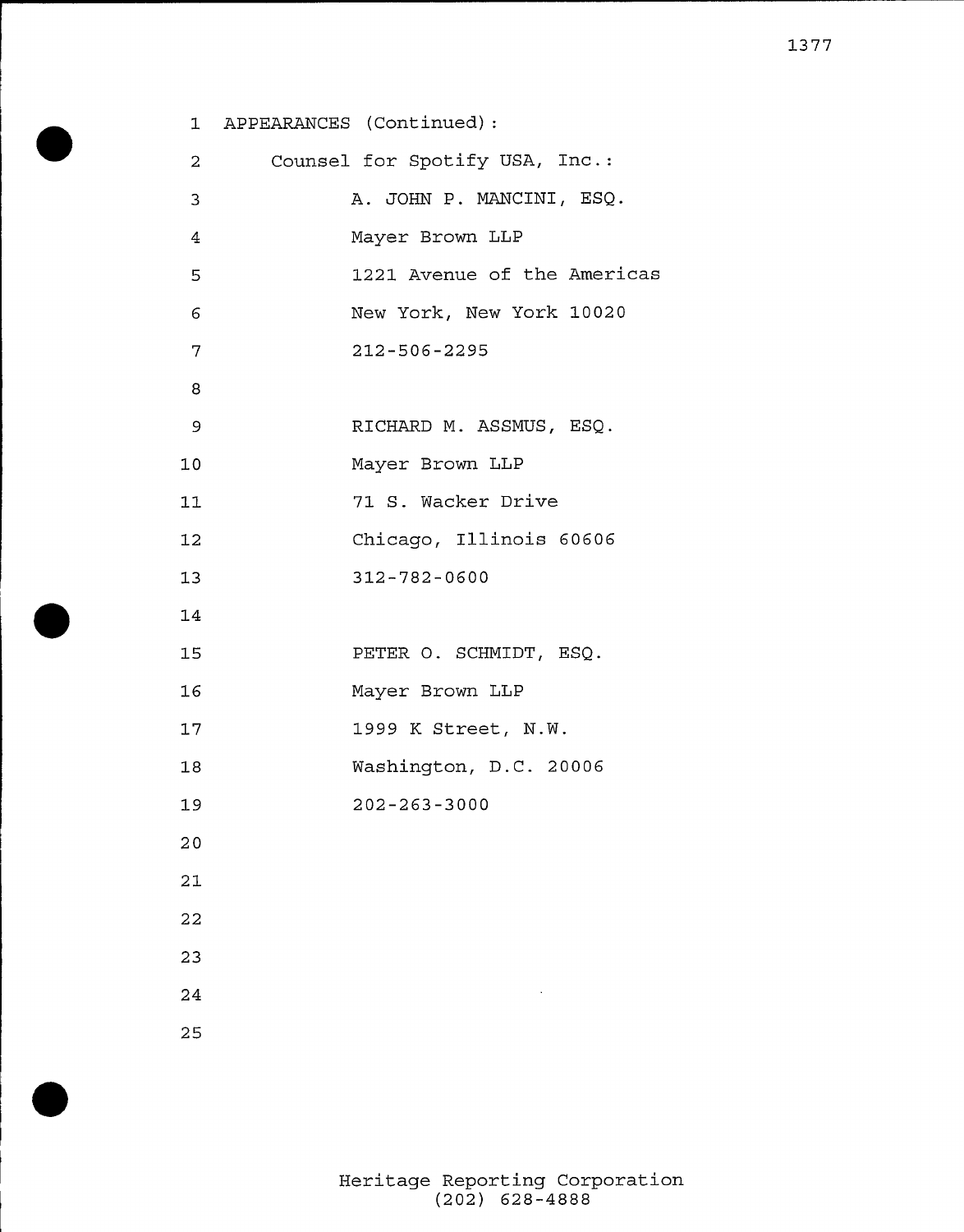|                | 1 APPEARANCES (Continued):      |
|----------------|---------------------------------|
| $\mathbf{2}^-$ | Counsel for Amazon Prime Music: |
| 3              | MICHAEL S. ELKIN, ESQ.          |
| 4              | THOMAS PATRICK LANE, ESQ.       |
| 5              | DANIEL N. GUISBOND, ESQ.        |
| 6              | STACEY FOLTZ STARK, ESQ.        |
| 7              | Winston & Strawn, LLP           |
| 8              | 200 Park Avenue                 |
| 9              | New York, New York 10166        |
| 10             | $212 - 294 - 6700$              |
| 11             |                                 |
| 12             | Counsel for Google, Inc.:       |
| 13             | KENNETH STEINTHAL, ESQ.         |
| 14             | JOSEPH WETZEL, ESQ.             |
| 15             | DAVID P. MATTERN, ESQ.          |
| 16             | KATHERINE E. MERK, ESQ.         |
| 17             | King & Spalding, LLP            |
| 18             | 101 Second Street               |
| 19             | Suite 2300                      |
| 20             | San Francisco, CA 94105         |
| 21             | 415-318-1211                    |
| 22             |                                 |
| 23             |                                 |
| 24             |                                 |
|                |                                 |

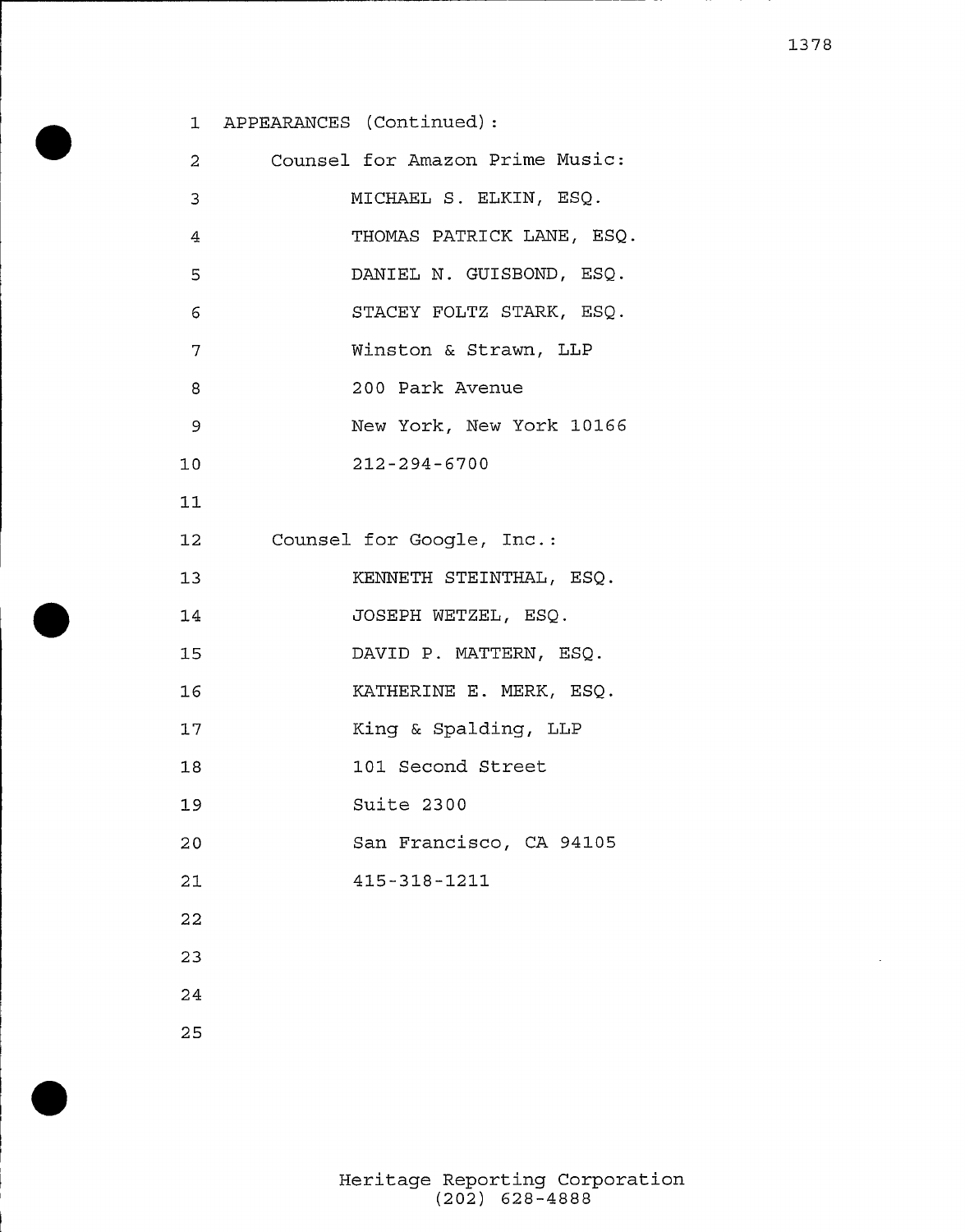PROCEED I NGS  $\mathbf{1}$ (9:12 a.m.)  $\mathcal{L}$ JUDGE BARNETT: Good morning. Please be seated. We heard from our attorney/clerk. She takes the red line in, and so she won't about here for about <sup>45</sup> minutes. So if you have any exhibits, I'm going to ask that someone in the room just keep 9 close account of what we're doing with the exhibits so we can. update her when she gets here. Thanks. 11 Who is volunteering? Great. Thank you. I think, Mr. Zakarin? MR. ZAKARIN: <sup>I</sup> think Mr. Elkin is still on direct. JUDGE BARNETT: Oh, Mr. Elkin. Okay. MR. ELKIN: Your Honor, I think we're still in restricted session. JUDGE BARNETT: Okay. We remain in restricted session. So anyone who is not permitted to hear confidential information, if you will please wait outside. (Whereupon, the trial proceeded in confidential session.)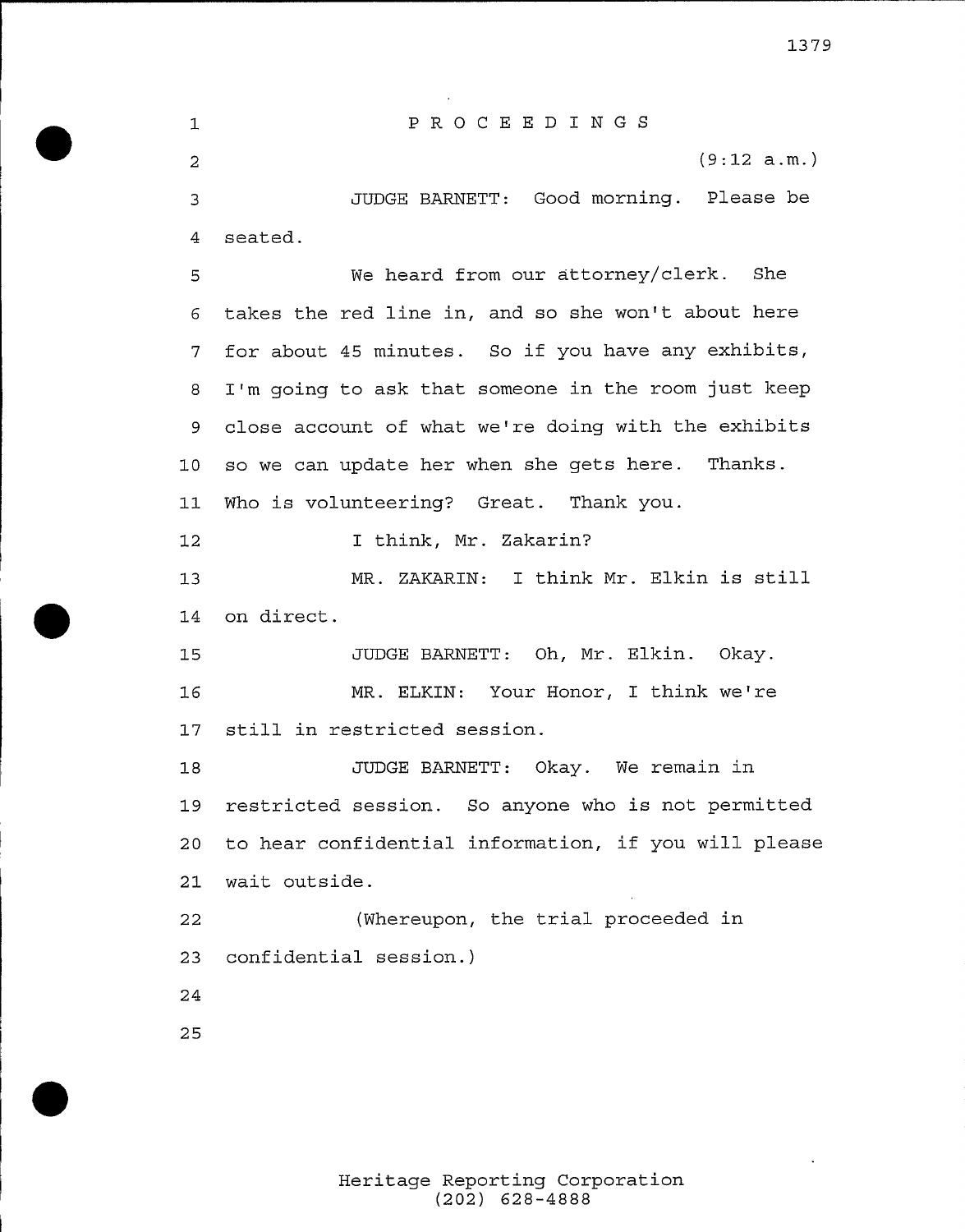OP EN SESS I ON BY MR. ZAKARIN: Q. Mr. Mirchandani, you'e talked about your employment history, and you have worked for record labels, correct? A. Correct. Q. You haven't ever worked for a music publishing company, have you? A. That is correct. When I was at Ultra Music, we did have <sup>a</sup> publishing catalogue, but it was primarily a record label. Q. Have you ever worked closely -- stxike that. Have you ever worked with songwriters'? A. In my professional role, no. Q. Now, do you know which pxecise Amazon company employs you? A. I'm not familiar with the exact corporate structure of Amazon. Q. Okay. But all of them are ultimately 21 owned by Amazon, wholly-owned by Amazon.com, Inc.? A. I believe that is correct, yes. Q. Okay. And, technically, I think that the company that you'e working for is -- is Amazon Digital Services; is that correct?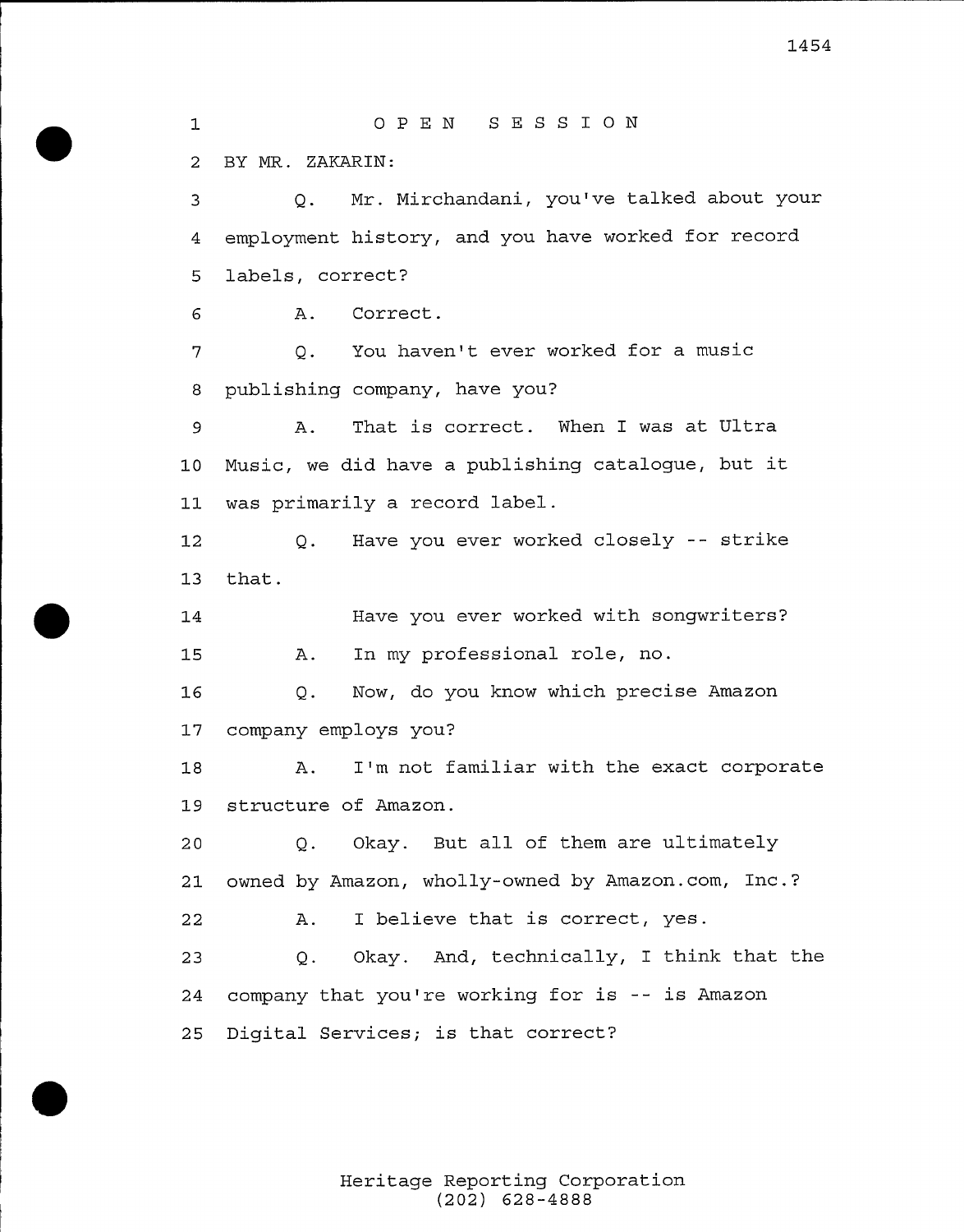A. I think that -- that describes the company that houses our digital music business, correct, yes. Q. Okay. And the operations of the -- the group that you work with are supervised -- or, rather, subject to the oversight and approval of 7 Amazon.com, Inc. executives; isn't that correct? I think that was garbled, so why don't I withdraw that and try that in English. You report to Steve Boom; is that right? A. That is correct.  $1.1$  Q. Okay. A. Well, actually one -- one clarification. I have and I have a new direct manager who -- who then reports to Steve Boom. Q. Is that new since your deposition'? A. It is. Q. Okay. And Mr. Boom reports to Jeff Blackburn? A. He does. Q. And, to your knowledge, Mr. Blackburn reports directly to Mr. Bezos? A. He does. Q. Okay. Your group licenses content from record labels and music publishers, right?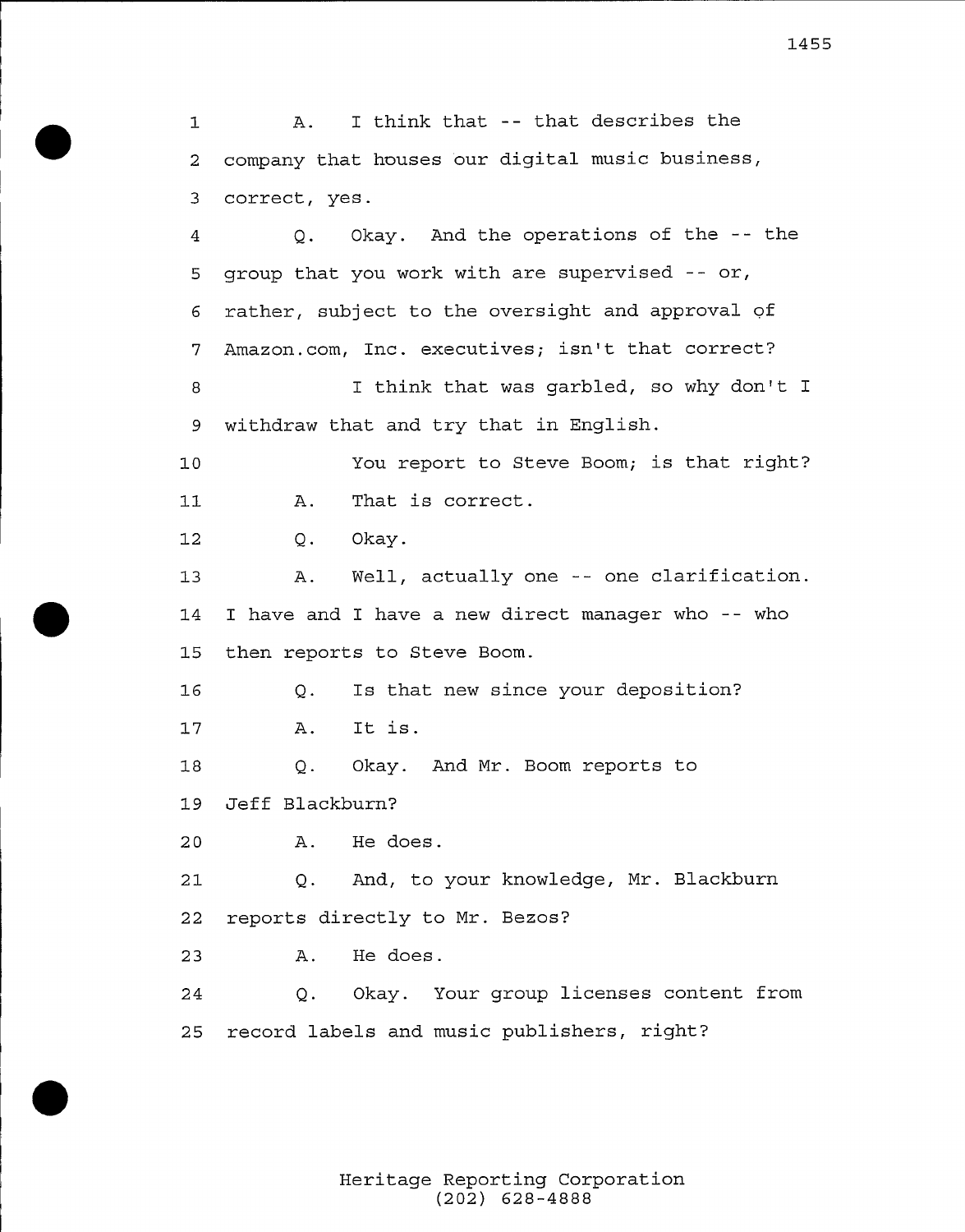$\mathbf 1$ A. Yes. JUDGE STRICKLER: When you say "your  $\overline{2}$  group," are you referring to Amazon Digital Services. MR. ZAKARIN: Yes. JUDGE STRICKLER: Or something within that? MR. ZAKARIN: Well, why don't we clarify. BY MR. ZAKARIN: Q. Is there some division or entity that does the actual licensing or is it just Amazon Digital Services that does so? A. So what <sup>I</sup> -- it's -- yeah, let me clarify. When I was referring to group, I was referring to my team. My team is responsible for the licensing we do with record labels and music publishers. JUDGE STRICKLER: And the team is within Amazon Digital Services? THE WITNESS: We -- yes, we sit within the digital music business. Again, I'm not intimately familiar with the actual corporate structure in terms of payroll. JUDGE STRICKLER: Is Amazon Digital Services a separate corporation, or you don't know?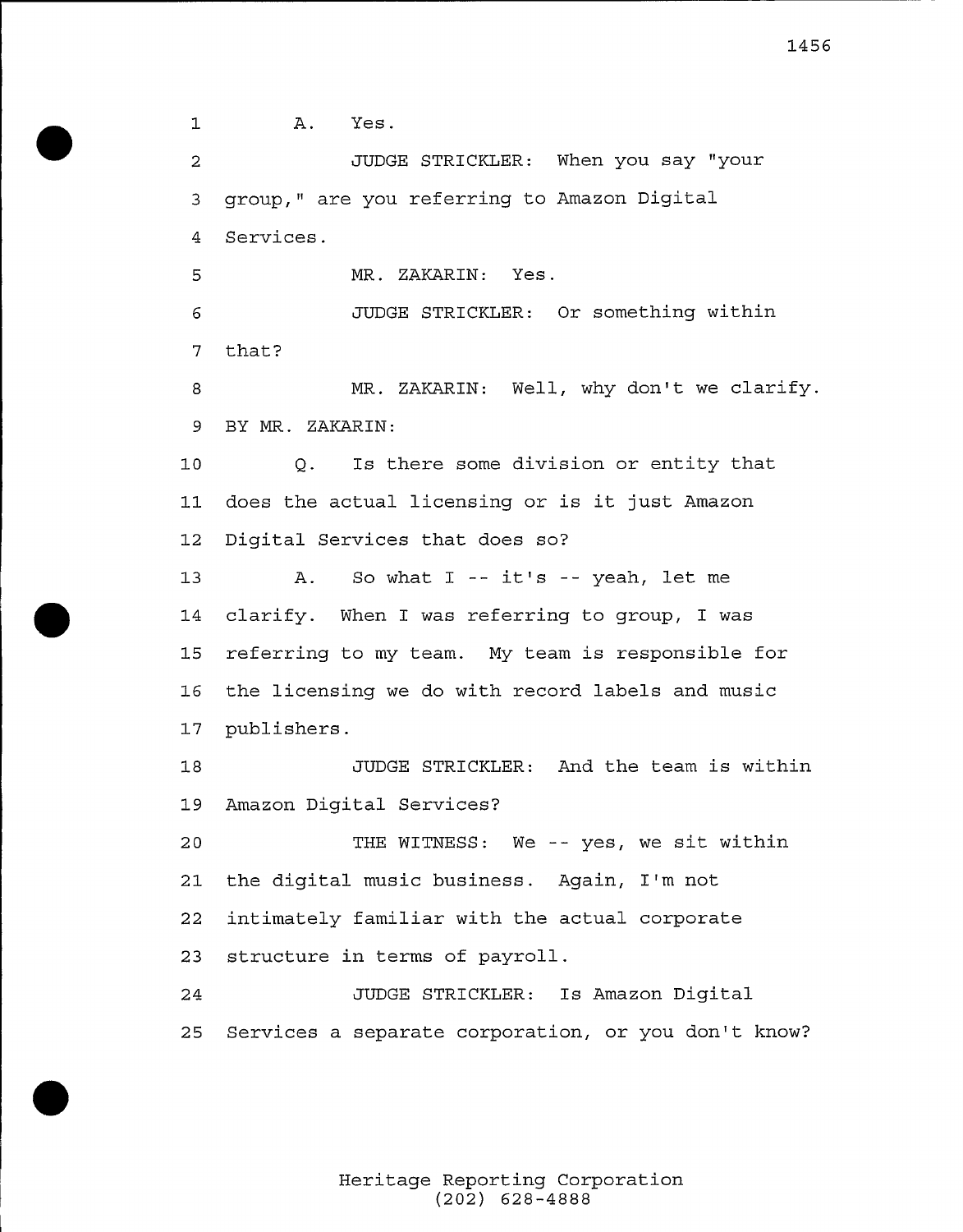THE WITNESS: I don't know. I know it's  $\mathbf{1}$  a wholly-owned and controlled part of Amazon. BY MR. ZAKARIN:

Q. Now, I think as you testified on direct,  $\overline{4}$  from the beginning Amazon built its business initially starting with books and then the second thing it moved into was actually <sup>a</sup> music store, correct, an on-line music store?

A. That is correct.

 Q. So virtually from the beginning Amazon has been involved as <sup>a</sup> significant part of its business in the music industry?

 A. I'm not sure what you mean by "significant."

 Q. Well, it was certainly one of the formative parts of its business early on. Pair? A. It was the second category that we

entered.

 Q. And over time, Amazon has expanded its offering to include a digital download store, right? A. Correct.

 Q. And then it started its locker service? A. Correct.

Q. And then it started the Prime Music streaming service?

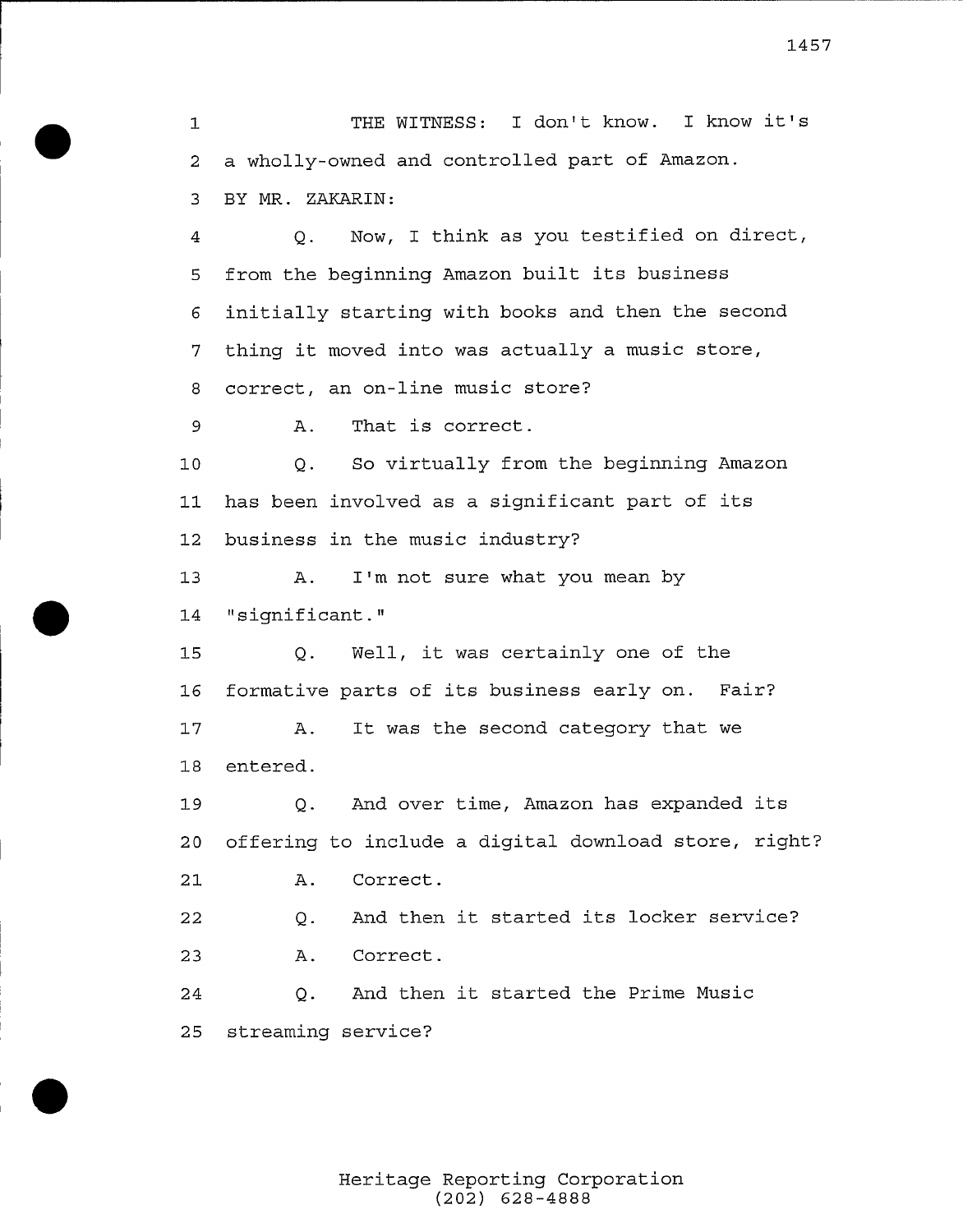$\mathbf{1}$ A. Correct.

Q. And most recently, last October, it  $\overline{2}$ <sup>3</sup> started Amazon Music Unlimited? Is that right? <sup>4</sup> A. Correct. <sup>5</sup> Q. Okay. And I think, if <sup>I</sup> -- if I <sup>6</sup> understood your testimony correctly, it's true, <sup>7</sup> isn't it, that Amazon started Amazon Prime Music 8 because it saw that the consumption of music was <sup>9</sup> changing, first from CDs to MP3s and then from MP3s <sup>10</sup> to streaming; isn't that right'?  $11$ A. Correct. Q. And, indeed, Amazon saw that there was a 12 13 shift in its customers evidenced by the declining 14 revenues in the sale of digital downloads and the 15 growth out in the marketplace of other streaming <sup>16</sup> services'  $17$ A. Can you repeat the question?  $18$ Q. I can try. 19 A. Yeah. <sup>20</sup> Q. Amazon saw <sup>a</sup> format shift in its own 21 customers evidenced by declining revenues from the <sup>22</sup> sale of digital downloads and the growth of <sup>23</sup> streaming services out in the marketplace? A. We -- we saw <sup>a</sup> shift both in our 24 25 customers and in tbe overall market segment from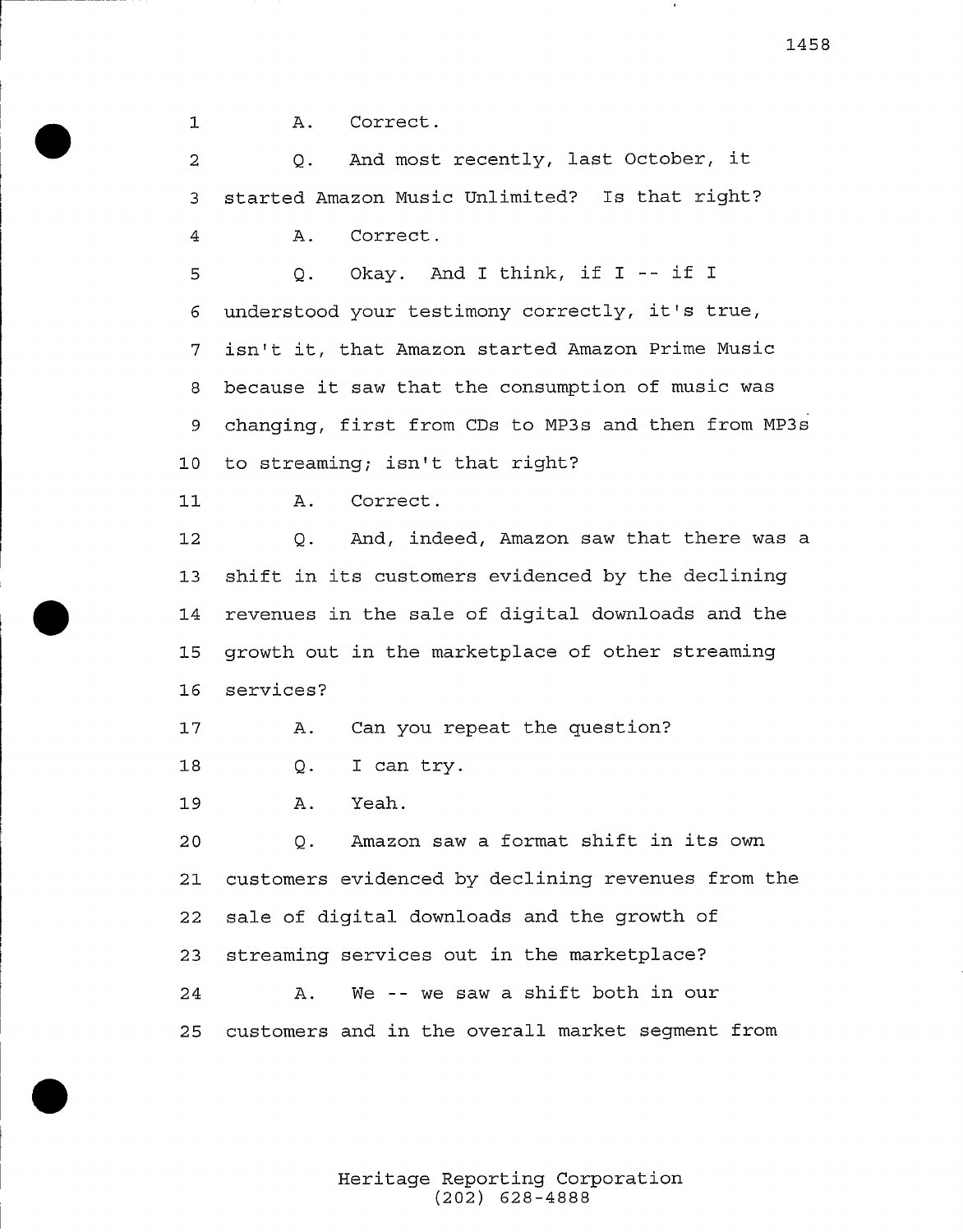downloads to streaming.

 Q. And, indeed, it's your view, isn't it, that people who are using a streaming service are no longer purchasing digital downloads or not very much, so that streaming is really substitutional for downloads? Isn't that correct? A. It depends. Q. Depends on what? A. The type of streaming service. Q. Maybe you can amplify that. The type of streaming -- whether it's substitutional depends on the type of streaming service; is that your testimony? 14 A. Whether and the extent to which. Q. In paragraph 33 of your witness statement, you state in the last sentence of it A. Which -- sorry, which --Q. Paragraph <sup>33</sup> of your original witness A. Which exhibit? Q. Oh, I'm sorry, it's Exhibit 1. And it' on page 14. Now, you state there, "but with customers now migrating to streaming offerings in droves, Amazon -- and the digital music industry broadly -- needs diversified, stratified offerings that appeal to customers of all different purchasing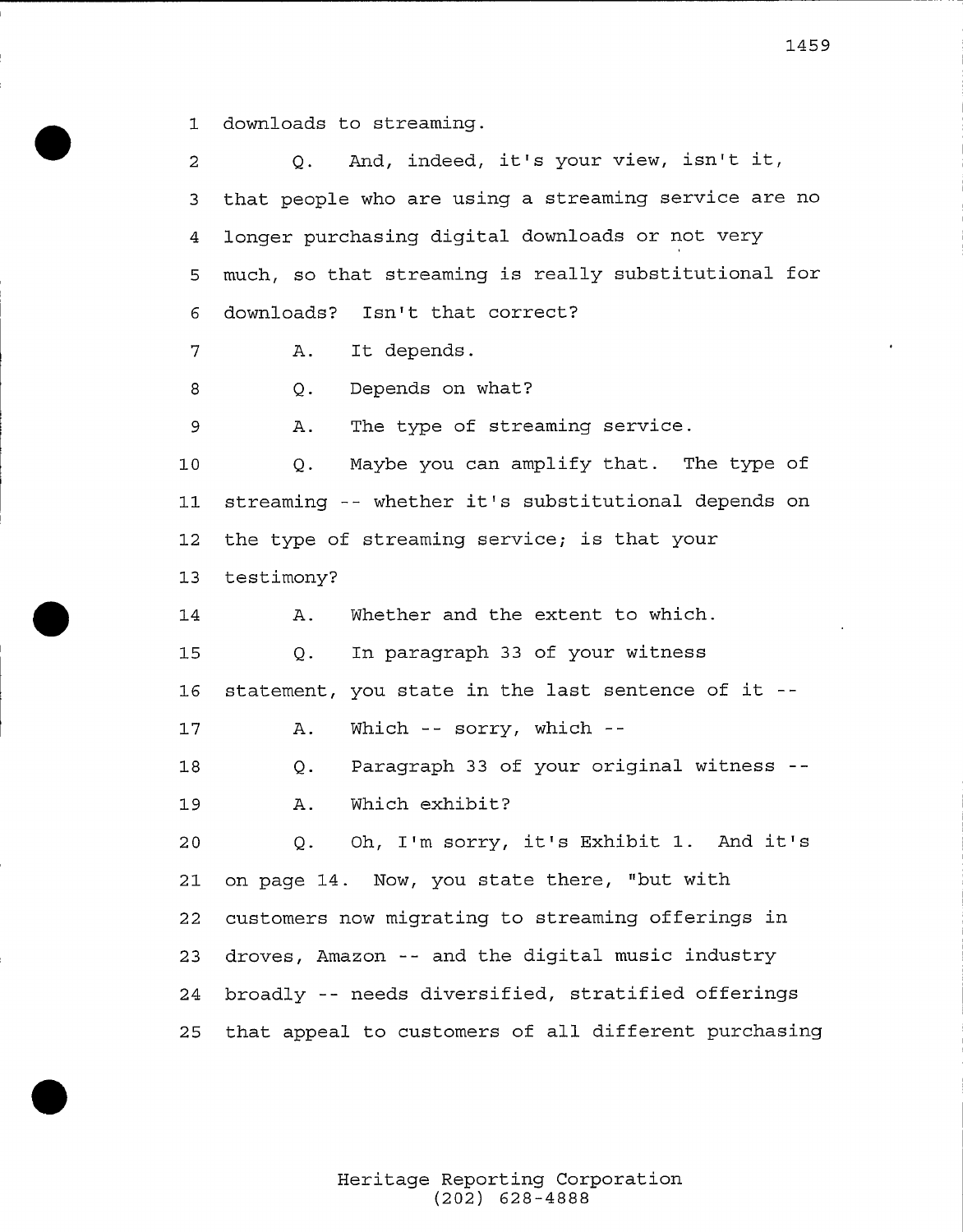preferences."

With respect to that statement, is it  $\overline{2}$  true that you noticed or you identified that customers were migrating to streaming offerings in droves?

A. Yes.

 Q. And they were migrating from purchasing digital downloads; isn't that correct?

A. Yes, that was a general trend that we saw.

Q. And to some extent, Amazon started Amazon Prime Music to capitalize on that format shift; isn't that right?

 A. I think I described why we started Prime Music. It was -- we saw that our MP -- we saw the trend in the MP3 business, the -- you know, despite the characterization that music was sort of a formative category within Amazon, our MP3 business never -- never, you know, achieved significant scale. There was really one large player in that business. Locker services never scaled for us or for anyone.

 So as a music team, the reason we started Prime Music was to try to develop another -- <sup>a</sup> music service. And as I said, we started by looking at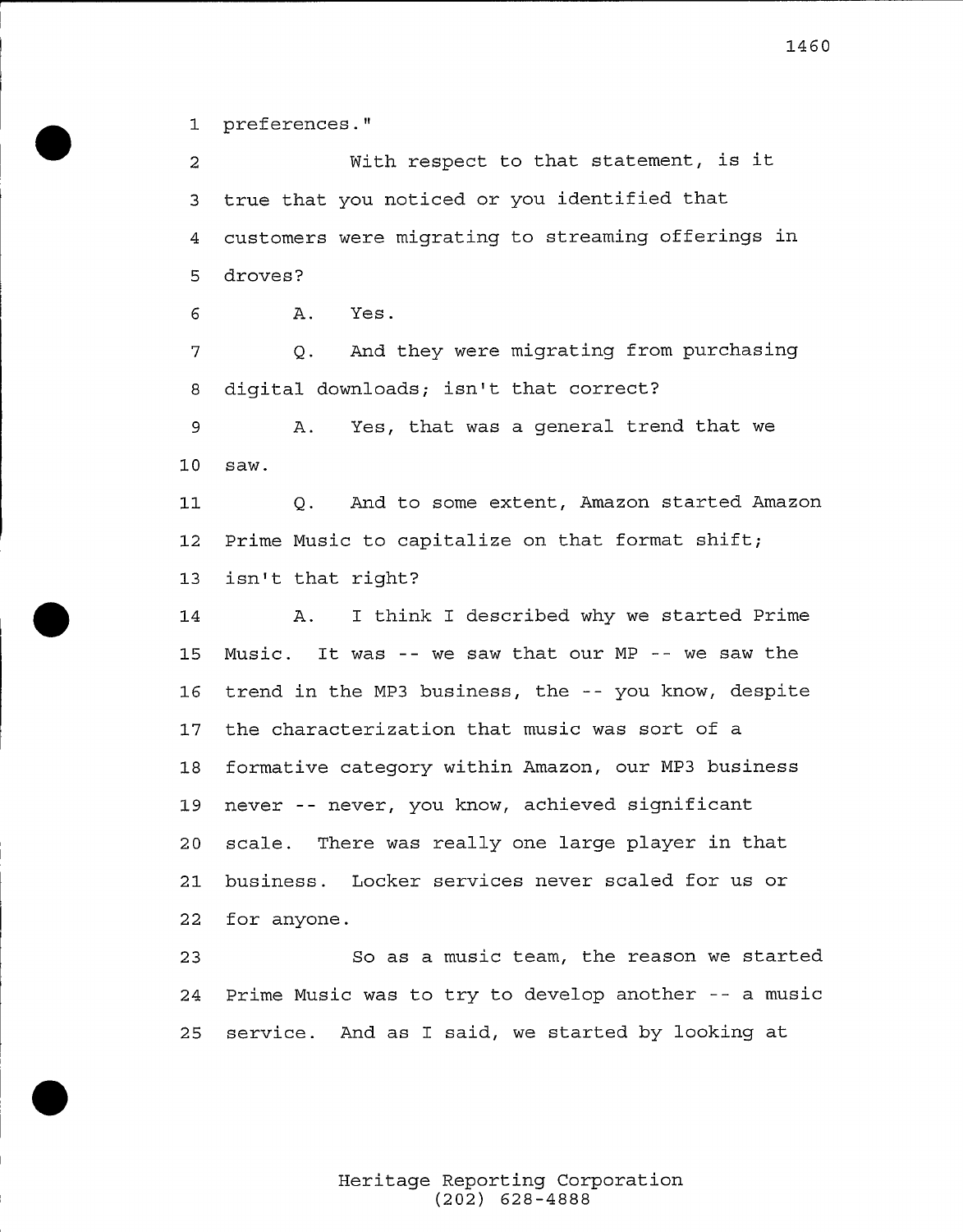our customers and trying to develop a service that would meet a need in the market. And, yes, that was aligned with the fact that customers were moving we saw adoption of streaming services generally. Q. Now, however successful or unsuccessful Amazon's music store was, Amazon did generate revenue from that music store, didn't it'? A. Are you talking about our MP3 store?  $\overline{9}$ Q. Sure. A. Yes, we generated revenue in our MP3 store. Q. And Amazon also sold physical recordings, didn't it'? A. Yes. Q. And generated revenue from those? A. Yes. Q. But Amazon Prime Music was established as a free benefit provided to Amazon Prime subscribers, bundled with other benefits that Amazon provides; is that right? 21 A. Amazon is offered -- I'm sorry, Amazon Prime Music is offered as a benefit to Prime members, correct. Q. At no further charge, other than their Prime subscription?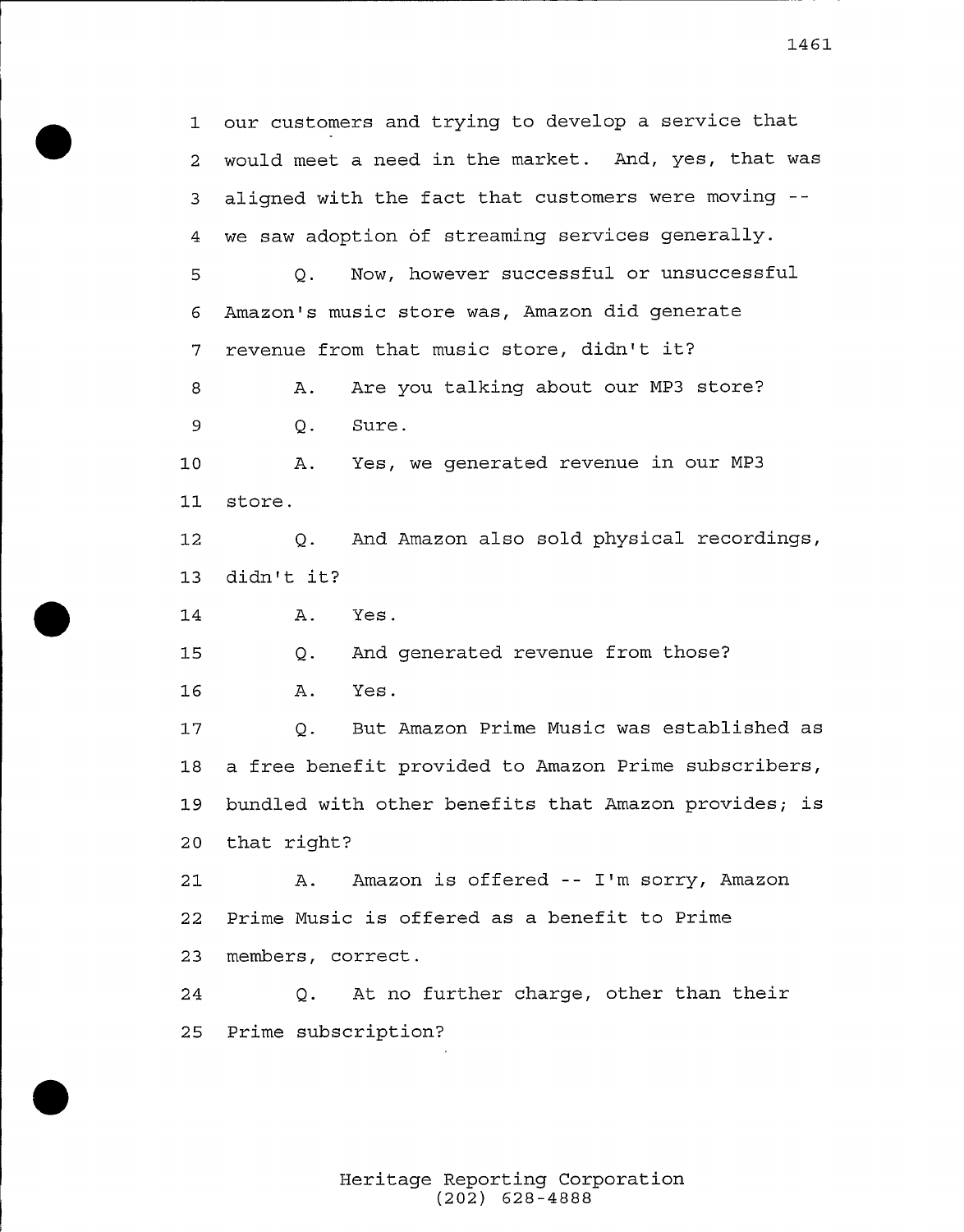A. That is correct.  $\mathbf{1}$ Q. And the monthly cost of an Amazon Prime  $\overline{2}$ 3 subscription, the membership, is \$9.99 a month? A. It's \$99 per year. 4 <sup>5</sup> Q. But it's offered on <sup>a</sup> monthly basis as <sup>6</sup> well or only on an annual basis? 7 A. We -- we've introduced an annual -- or a <sup>8</sup> monthly plan as well.  $\overline{9}$ Q. Is the monthly plan \$9.99? 10 A. I'd have to -- I'd have to confirm that. Q. If Amazon. launched Prime Music because it  $11$ <sup>12</sup> saw a shift from download to streaming services, why <sup>13</sup> would Amazon want to offer Prime Music for free if <sup>14</sup> it understood that Prime Music would be <sup>15</sup> substitutional for its sale of digital downloads and <sup>16</sup> physical recordings? 17 MR. ELKIN: Objection., lack of 18 foundation.. JUDGE BARNETT: Overruled. 19 THE WITNESS: Can you repeat the 20 21 question? 22 BY MR. ZAKARIN: <sup>23</sup> Q. <sup>I</sup> doubt <sup>I</sup> can do it that way, but let me <sup>24</sup> try it another way. <sup>25</sup> By offering Prime Music as a free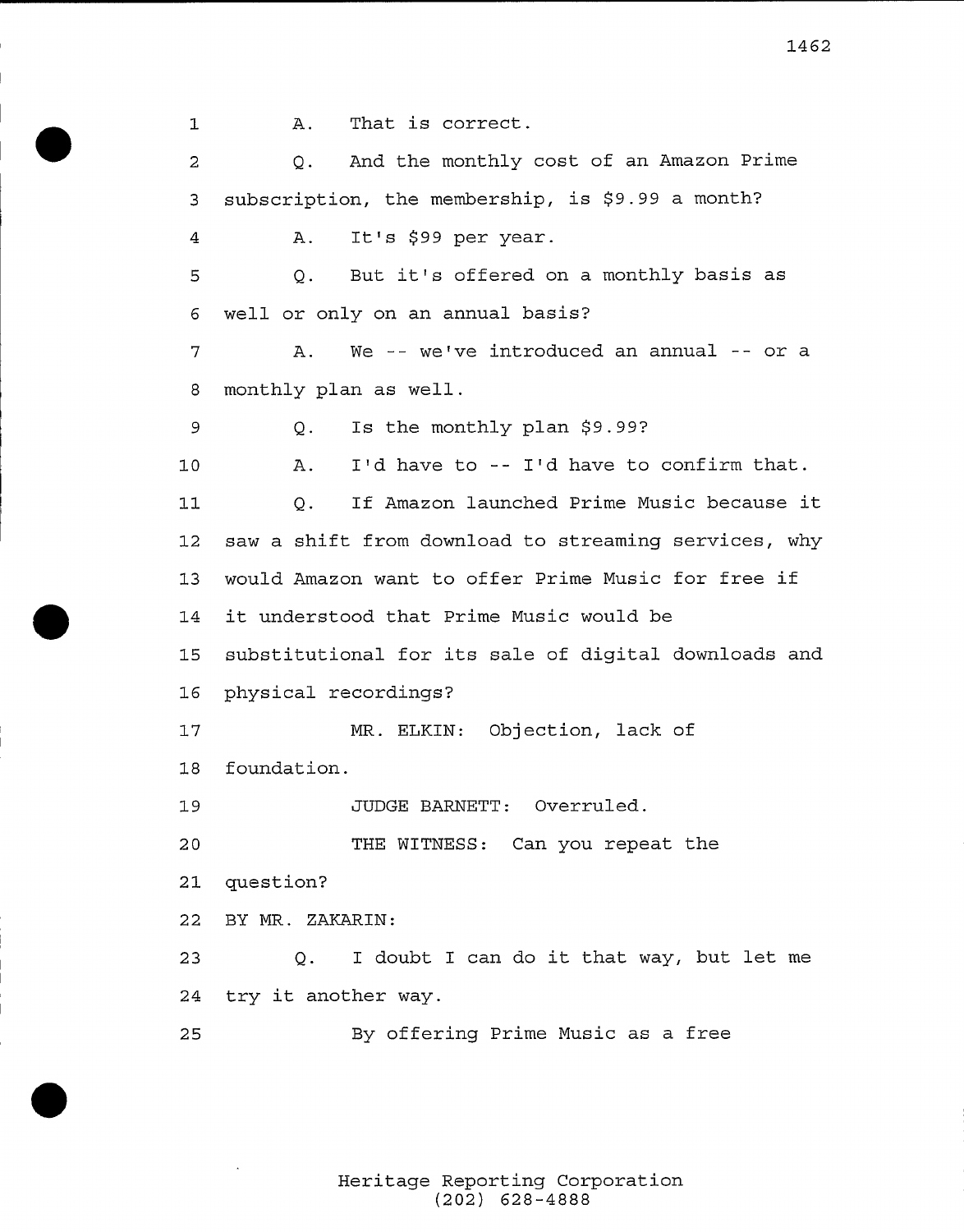benefit, whereas before Amazon was generating revenue from the sale of CDs and physical -- or digital downloads and physical recordings, Amazon was reducing its own revenue; isn't that right? At least from music?

6 A. Given the shift that we saw in the market, I believe we had concluded that the MP3 market, irrespective of our choice to launch a streaming service, was contracting and that there was -- the long -- there wasn't <sup>a</sup> long-term business there.

 So our decision to launch Prime Music, while the -- the trends in, you know, the download market were happening was -- was just -- you know, the trends were happening independent of our 16 decision to launch the service.

 Q. Okay. So you viewed it as <sup>a</sup> -- the digital download and physical business as a rapidly declining business; is that right?

 A. I was talking about the MP3 business. And so it was certainly not <sup>a</sup> expanding business. And as I said, we had never achieved significant scale.

So with the -- us not having, again, achieved scale and with there not being significant

> Heritage Reporting Corporation. (202) 628-4888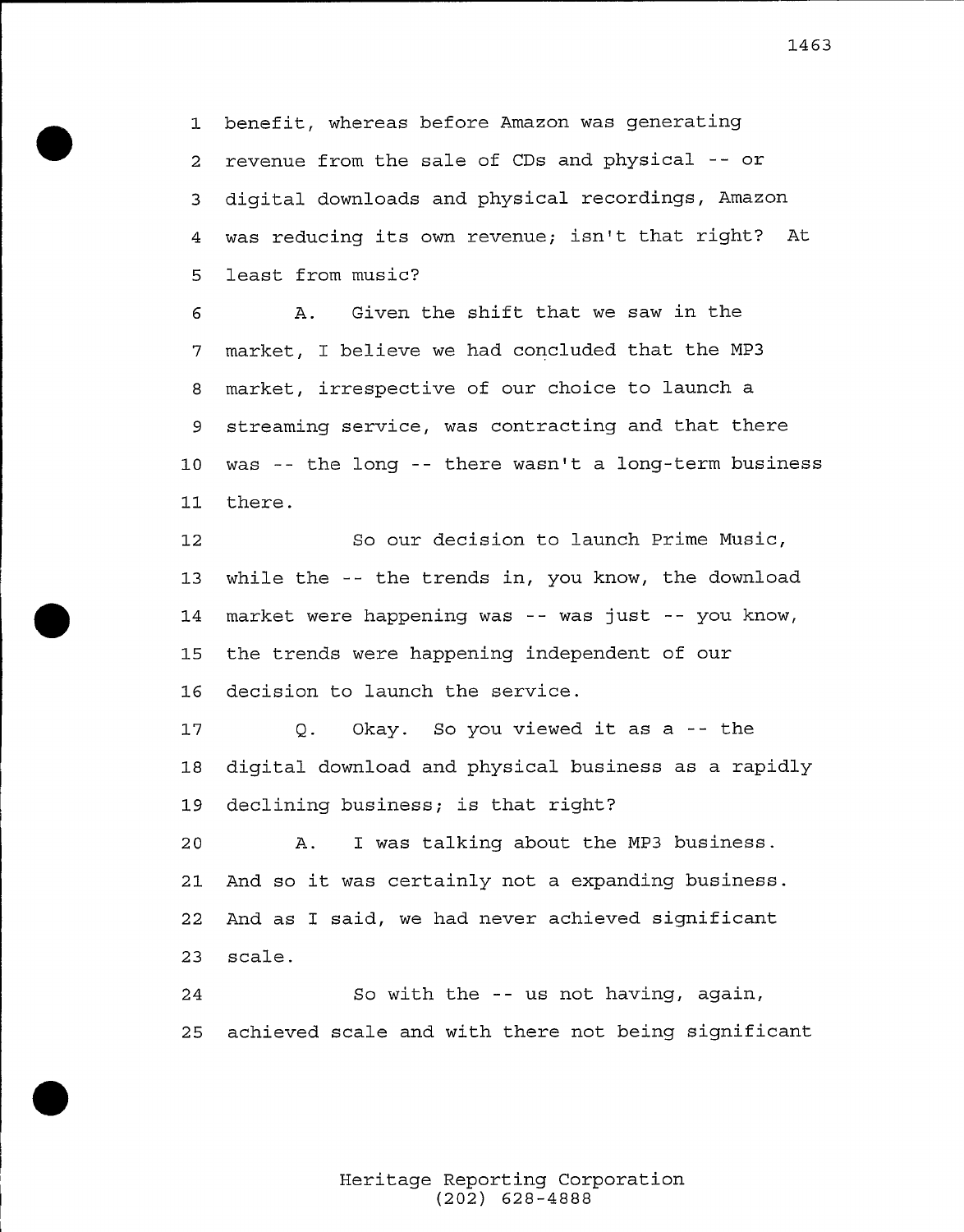growth in the market, and then when we were -- we were starting to see declines, yes, we didn't see <sup>a</sup> -- it as being <sup>a</sup> significant strategic business for us.

JUDGE BARNETT: Could I ask Mr. Mirchandani, do you know if the increase in the annual subscription., Prime subscription rate was coincident with the addition of video or music or both? Or if it was separate and apart from those? THE WITNESS: Which increase are you referring to?

 JUDGE BARNETT: From \$79.99 to \$99.99. THE WITNESS: So I am not on Prime team and I didn't drive that decision. My understanding of that decision is that the -- and it was increased before we launched Prime Music, but my understanding of that decision is that the cost of Prime had been f79 for <sup>a</sup> -- for <sup>a</sup> long time.

19 When we first introduced Prime, there -- there was a limited number of products that are actually eligible for Prime shipping. Over the years, that has increased significantly. There are real infrastructure costs involved in increasing the amount of selection available for Prime.

25 JUDGE BARNETT: That's okay. It's --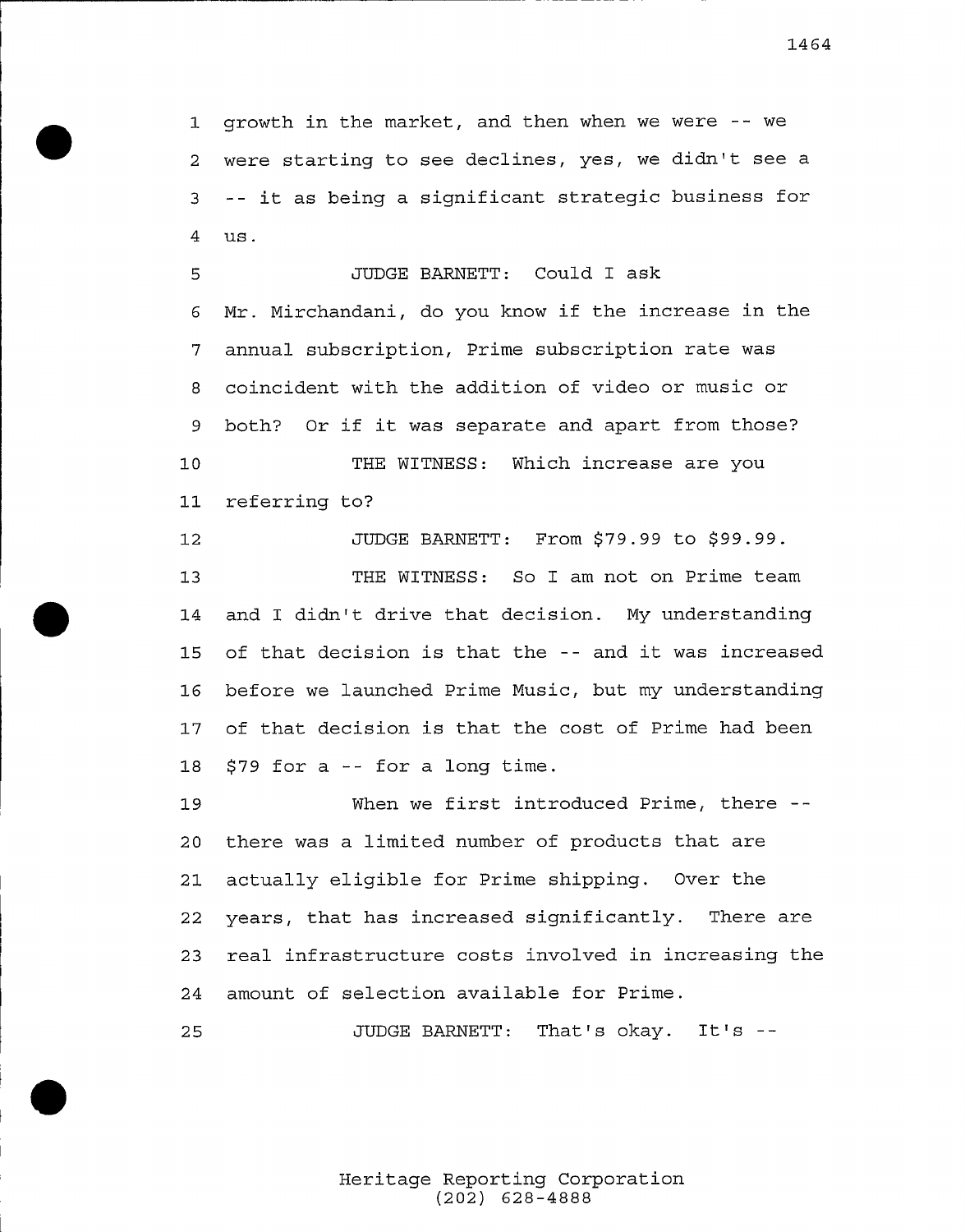1 it's not your area, but what you're saying is that switch happened, that increase happened before Prime Music was launched?

THE WITNESS: It happened before Prime  $\overline{4}$  Music was launched. And the one -- the one thing I can say because <sup>I</sup> was on the music team is that it was not driven by the coming introduction of music. JUDGE BARNETT: Thank you.

BY MR. ZAKARIN:

 Q. It's <sup>a</sup> fact, isn't it, Mr. Mirchandani, that Amazon believed that providing music as a free benefit of Prime membership would help it attract people to Prime membership and also help it retain people? Isn't that true?

 A. Our -- our primary belief was that it would help engagement and -- engagement and conversion -- sorry, conversion and renewal. We didn't see it as -- we didn't see new Prime -- Prime customers as being a huge driver.

 While a customer could sign up to access Prime Music, there are many other alternatives out 22 there at lower cost. And if you're going to pay \$99 just to access Prime Music, for almost the same price you could access a full catalogue service. But -- so we primarily viewed it as <sup>a</sup> way to

> Heritage Reporting Corporation (202) 628-4888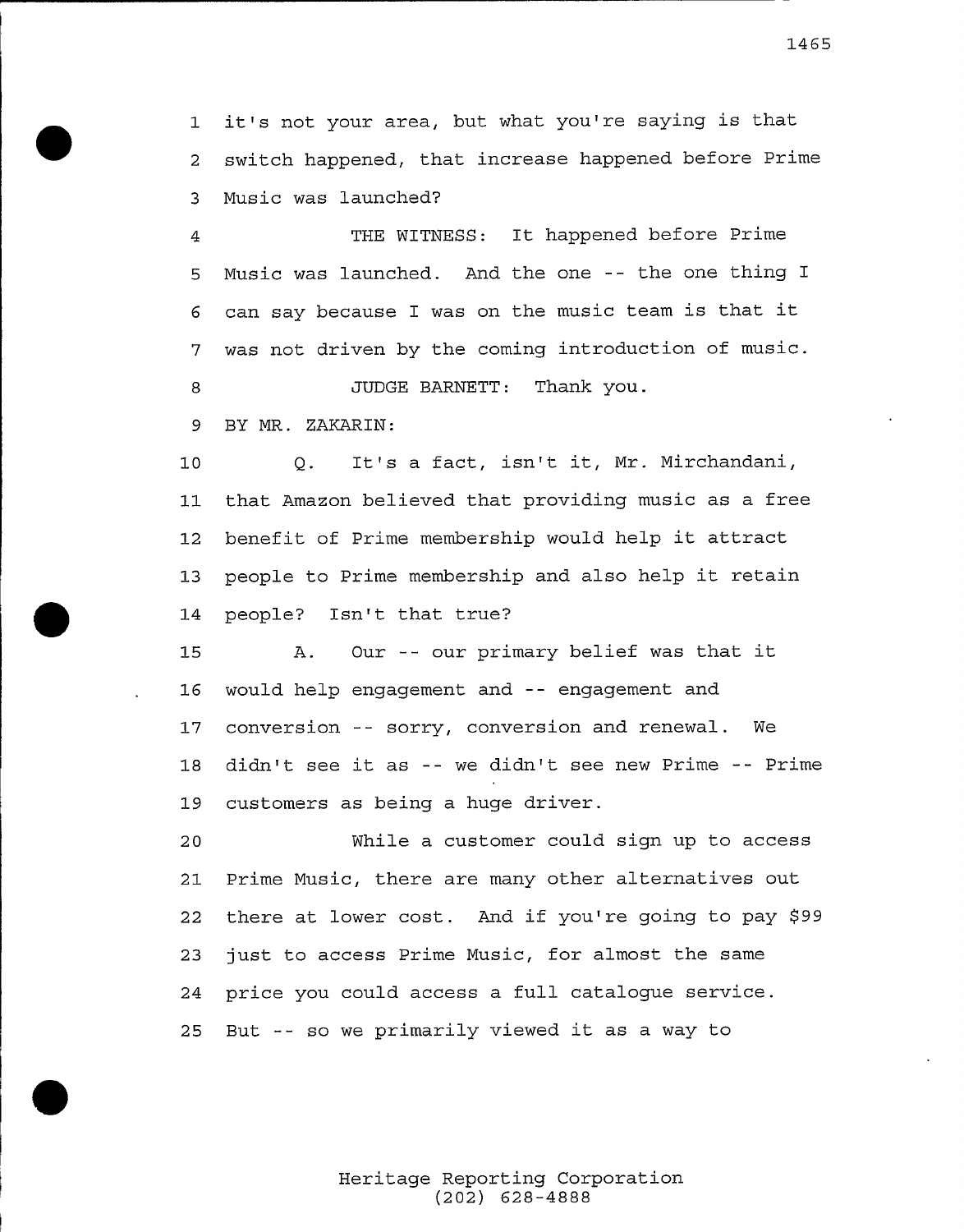increase engagement, retention, and also conversion. Q. Retention means keeping Prime members

Prime members, right?

A. That is correct.

 Q. Okay. And actually, Amazon, in fact, tracks the acquisition of Prime members and what causes them to become Prime members and tracks as well the retention of Prime members and what causes their retention; isn't that right?

 A. Yeah, of course, we do. We -- we make a significant investment in Prime Music, both in developing the service and in the content costs. And we have a duty to try to evaluate how that investment is performing.

JUDGE FEDER: Excuse me. You also -- you used. the terms "conversion" and "engagement." Can you define what you mean by those, please?

THE WITNESS: Sure. So engagement is how many customers are engaging with the service. The -- then two terms that I was referring to were conversion. So that is for a customer who is taking <sup>a</sup> Prime free trial and interacts with the service, how likely -- is there an increase in their likelihood to convert to a paying subscriber. And then for customers who are renewing their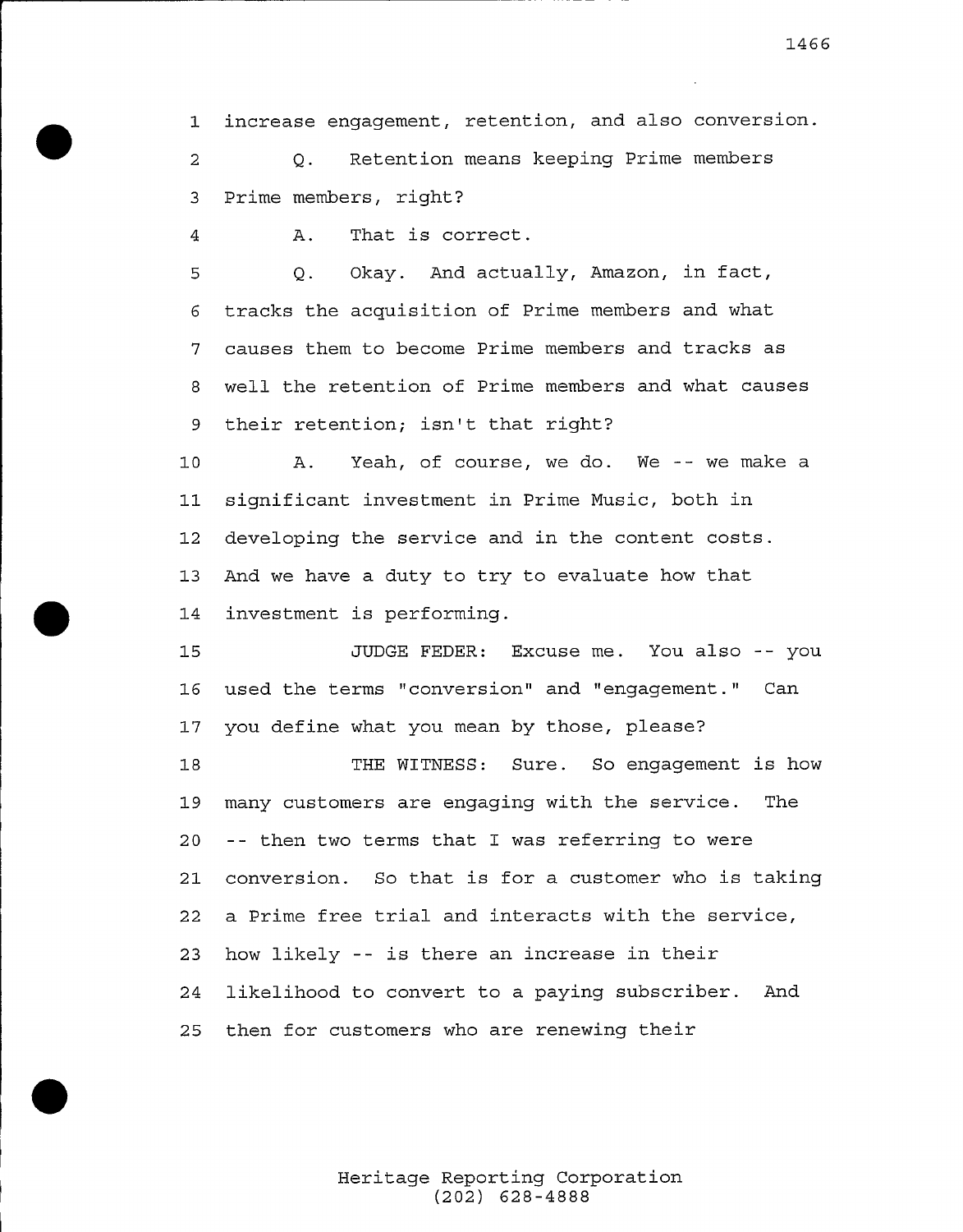subscription, we look at did they use Prime Music and did that increase their likelihood to renew? JUDGE STRICKLER: Thank you. BY MR. ZAKARIN:

 Q. It's true, is it not, on this subject that Amazon wants to retain and also to acquire Prime subscribers because it knows that they purchase a much higher dollar volume of products and services from Amazon than non-Prime members? Isn' that correct?

 A. I'm sorry, I just want to make sure I understand the question. Can you repeat it one more time?

Q. Sure. It is a fact that Amazon wants to both acquire new Prime members and retain the Prime members that it has because they purchase <sup>a</sup> much higher dollar volume of goods and services from Amazon than non-Prime members?

A. I'm not on our Prime team, so I can' speak to their specific strategy.

 MR. ZAKARIN: I'm going to move into a restricted area at this point.

23 JUDGE BARNETT: No, because we're going to take our morning recess, after which you may do your restricted area.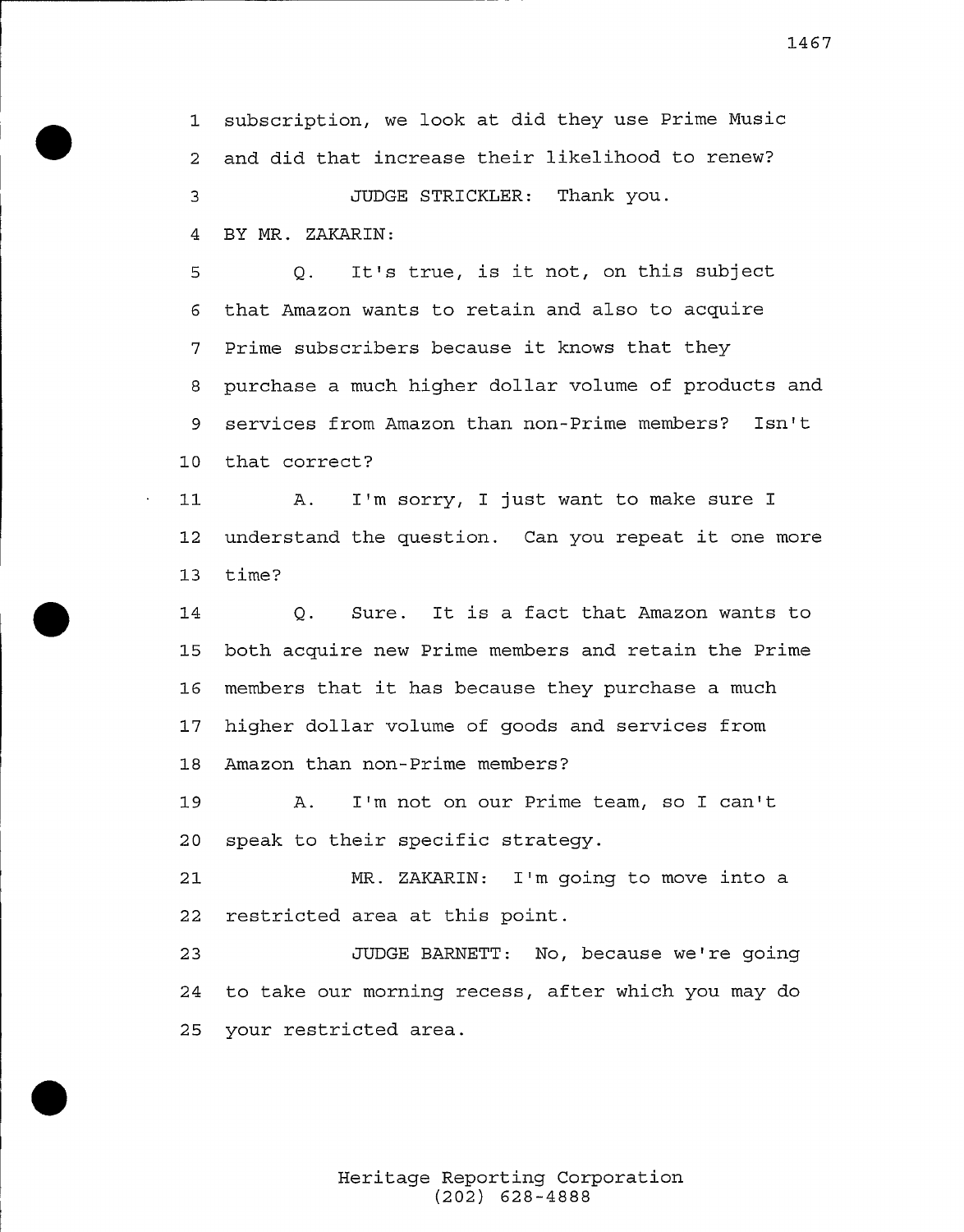MR. ZAKARIN: <sup>I</sup> expected it would be <sup>a</sup>  $\mathbf{1}$  good time to do that. JUDGE BARNETT: 15 minutes. (A. recess was taken at 10:58 a.m. after  $\overline{A}$  which the hearing resumed at 11:22 a.m.) JUDGE BARNETT: Please be seated. Mr. Zakarin, we are in unrestricted  $7\overline{ }$  territory at this time; is that correct? MR. ZAKARIN: No, I think we're moving into restricted territory. JUDGE BARNETT: Oh, we're moving into restricted. MR. ZAKARIN: I think we were out of and 14 now we're back into it. JUDGE BARNETT: Okay. So anyone in the courtroom who is not privy to restricted material, please wait outside. (Whereupon, the trial proceeded in. confidential session.) 

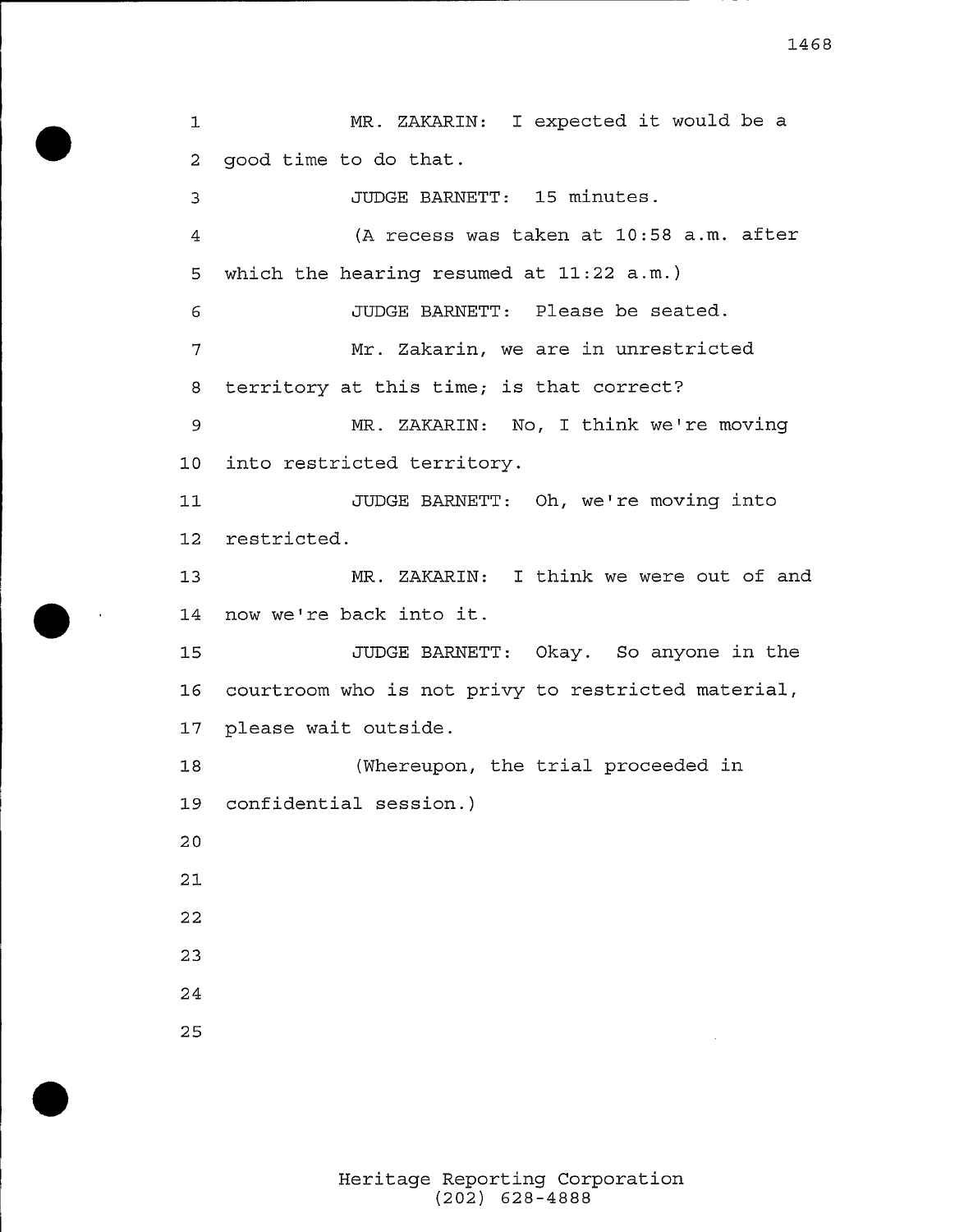P <sup>E</sup> <sup>N</sup> <sup>S</sup> <sup>E</sup> <sup>S</sup> <sup>S</sup> I ON  $\mathbf 1$ DIRECT EXAMINATION BY MR. LANE: Q. Good afternoon, Dr. Hubbard.  $\overline{4}$  A. Good afternoon. Q. Could you please state and spell your full name? A. Sure. Robert, R-o-b-e-r-t, Glenn, 9 G-l-e-n-n, Hubbard, H-u-b-b-a-r-d. Q. And what is your profession, sir? A. I'm an economist. Q. How long have you been an economist? A. I finished my Ph.D. in. 1983 at Harvard, and then ever since then have been teaching at a variety of universities, currently Columbia University in New York, and I have had two stints in. public service during that time. Q. Do you hold any other positions aside from teaching at Columbia? A. Yes, I am also the dean of the Business School. I came to Columbia as professor of economics. And the Trustees asked me to be dean of the Business School, where I am also Professor of Fin'ance. Q. Have you had occasion to teach at schools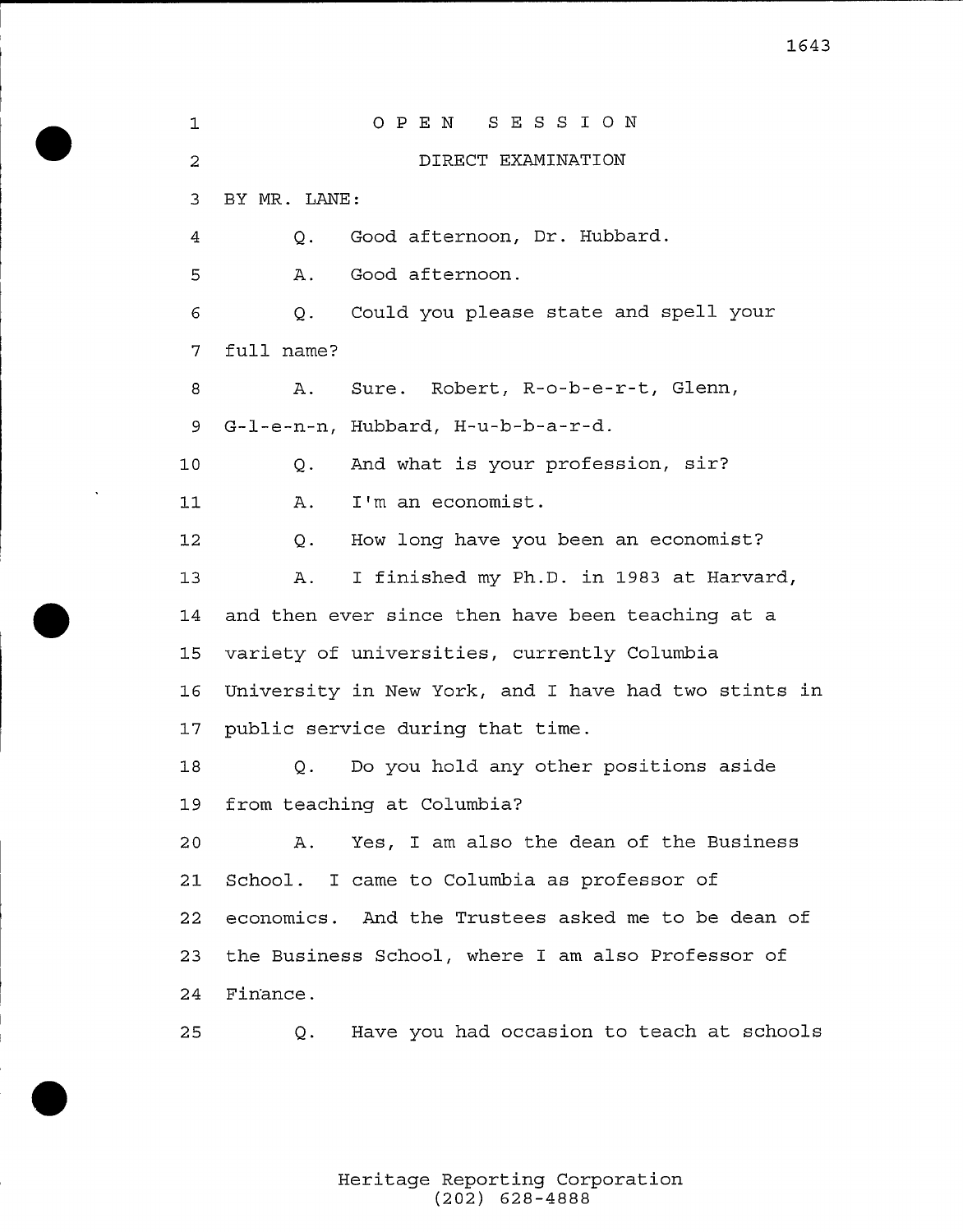aside from Columbia?

 A. I have. I began my career at Northwestern University in Evanston, also taught at the University of Chicago and Harvard. Q. And what areas of economics do you consider yourself to be a specialist in? A. Well, I am an applied economist with actually a number of fields. In microeconomics, my specialist or my fields of specialization are in the organization of industry and markets, in public economics, which is the economics of the public sector, and corporation finance.

On the macroeconomic side, I have done a variety of research efforts in money and banking and macroeconomics and asset pricing and finance.

 Q. Have you ever published any a peer-reviewed articles in your fields of expertise? A. Yes, I have published more than 100 peer-reviewed articles, as well as books and textbooks and popular writings or at least popular for an economist.

 Q. And have you ever worked in the public sector or held any positions in the public sector? 24 A. I have. In the early '90s, I ran the Office of Tax Policy inside the U.S. Treasury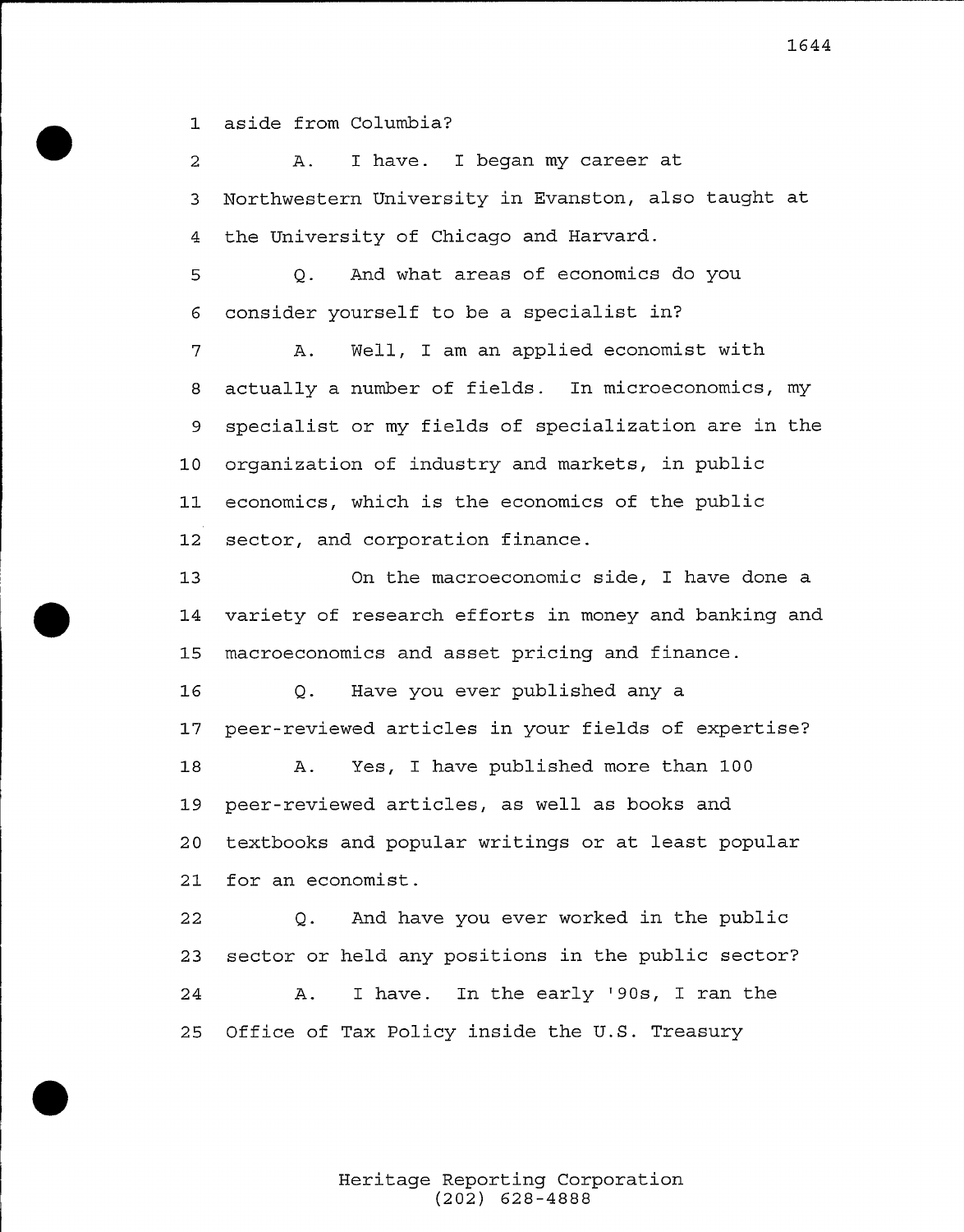Department, which is basically revenue estimates for the government, regulations involving tax and so on. And then in the early 2000s, I was President Bush's Chief Economic Advisor, chairman of the Council of Economic Advisors, at which time I also chaired the OECD's Economic Policy Committee. Q. And did you ever have a role in the Congressional Budget Office? A. I have. I have been an advisor twice on the panel for the director of the Congressional Budget Office, an ad hoc group of economists that advise him. Q. And have you served on any boards of directors? A. I have. I am currently on the Board of ADP, Automatic Data Processing. If we don't pay you, we would like to. The BlackRock Closed-End

 Funds, Complex, and Met Life Insurance Company. I have been on other corporate boards but those are my present boards.

 Q. Have you had occasion to provide expert testimony in the past?

 A. I have.

Q. Approximately how many times?  $2.4$ A. I would say over the course of my career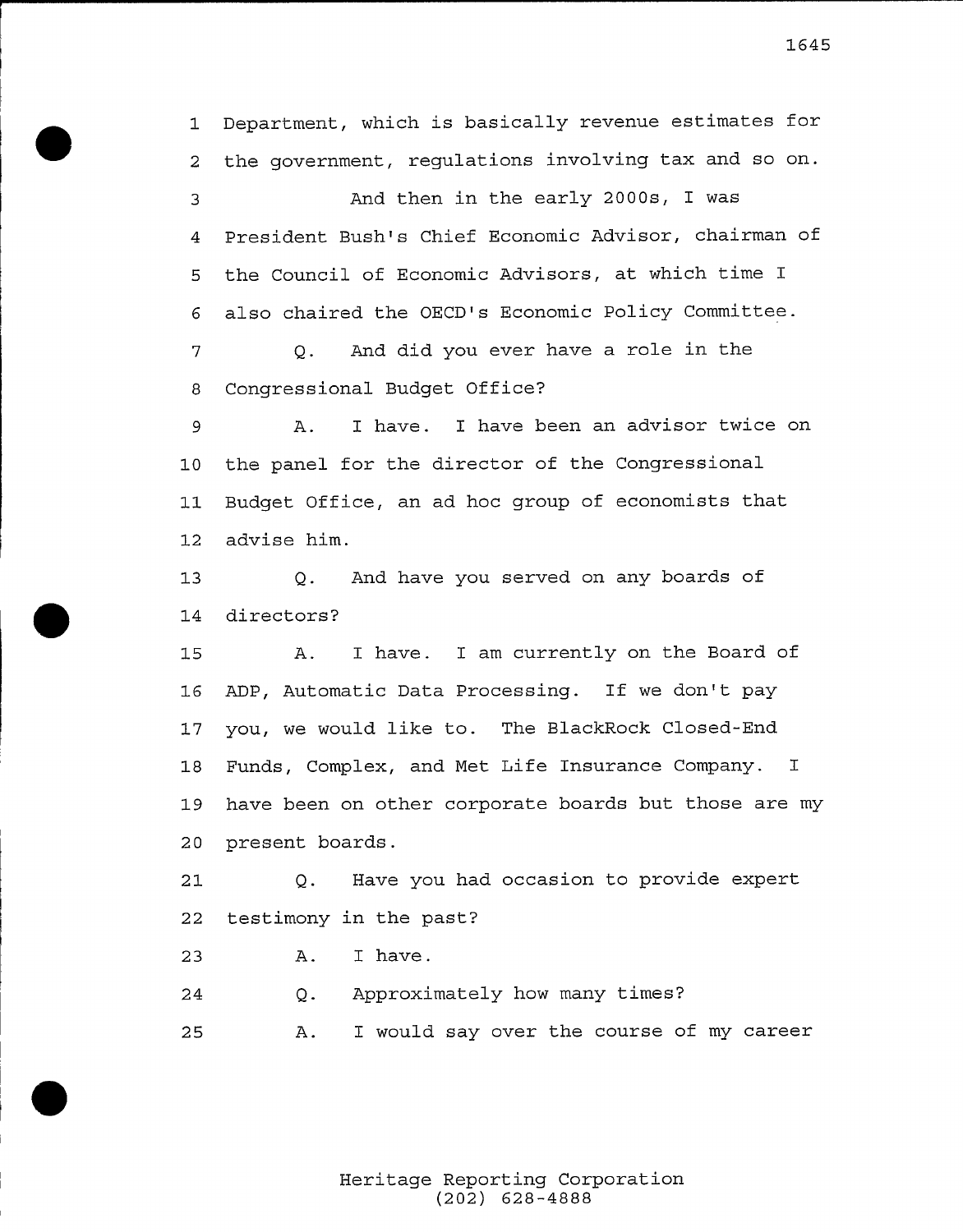well over 50 times.

 Q. And in what types of forms or settings? A. In federal court, state court, tax court, regulatory proceedings for the SEC, for telecommunications. Q. And with respect to your being offered as an expert, have you had any tribunal or court or body refused to recognize your expertise? A. No. MR. LANE: Members of the panel, we would offer Dr. Hubbard as an expert economist in the field of applied microeconomics and industrial organization economics. MR. ZAKARIN: We will stipulate. JUDGE BARNETT: The panel accepts your stipulation, and Dr. Hubbard is so qualified. MR. LANE: Thank you, Your Honor. And I believe we have come to an agreement with respect to 19 the exhibits we're going to be using with Dr. Hubbard. That would be Amazon Exhibit 22, and the appendices related to that. JUDGE BARNETT: 22, okay. MR. LANE: Amazon Exhibits 23, 24, 25, 26, 27, 28, and 29. MR. ZAKARIN: We agree.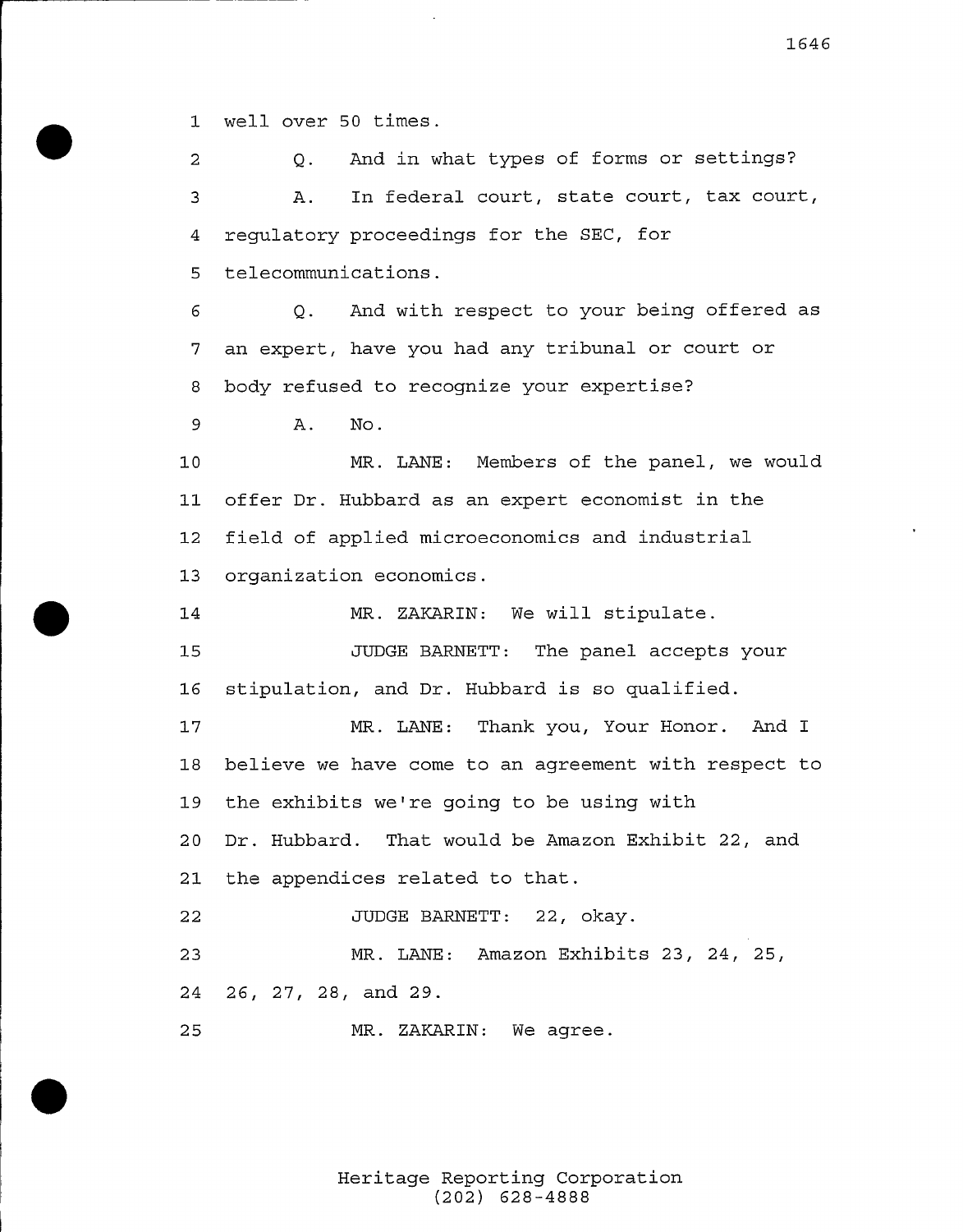JUDGE BARNETT: Those enumerated exhibits  $\mathbf 1$ <sup>2</sup> are admitted.

(Amazon Exhibit Numbers 22, 23, 24, 25,  $\overline{3}$ <sup>4</sup> 26, 27, 28, and <sup>29</sup> were marked and received into <sup>5</sup> evidence.)

MR. LANE: With that, I would like to 6 <sup>7</sup> save the substance until we can have him <sup>8</sup> cross-examined at the same time.

JUDGE BARNETT: Thank you, Dr. Hubbard. 9 <sup>10</sup> Your testimony to this point has been brilliant and <sup>11</sup> very elucidating.

 $12$ THE WITNESS: Thank you. I hope I <sup>13</sup> haven't peaked too soon.

14 (Laughter)

JUDGE BARNETT: And we look forward to 15 <sup>16</sup> seeing you again in the near future.

 $17$ THE WITNESS: Thank you, Your Honor. JUDGE BARNETT: Anything further we can 18 19 do this afternoon then? No? Thank you.

 MR. ASSMUS: Your Honor, the next four witnesses are four Spotify witnesses. I wanted to 22 give you that preview. On Monday morning we're starting with a fact witness, Will Page; our economic expert, Dr. Leslie Marx. That's Monday. Following on Tuesday, two more fact witnesses, Jim

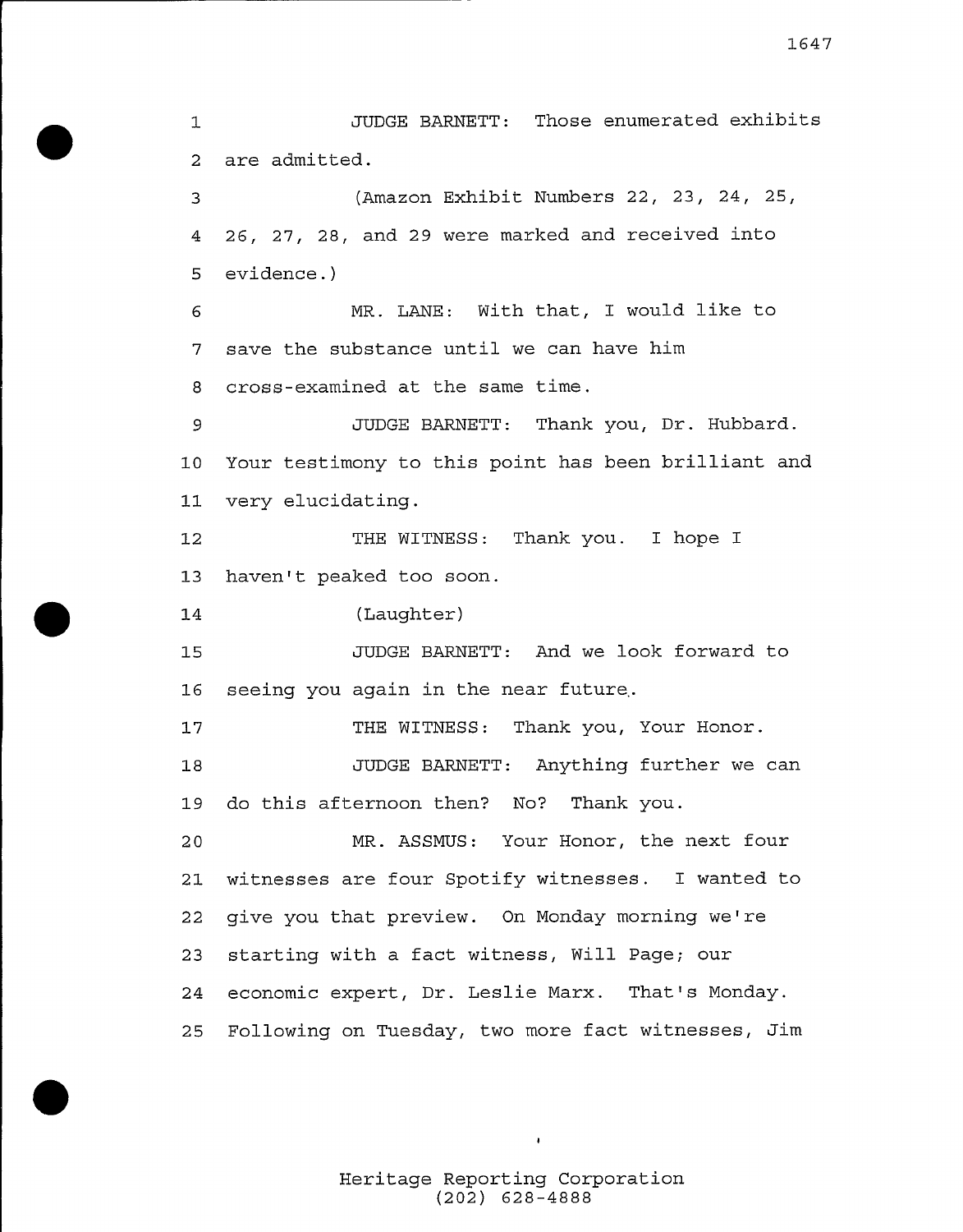Lucchese and tbe CFO, Barry McCarthy.

JUDGE BARNETT: Thank you so much. We  $\overline{a}$ 3 still would like to see the list. Did you send it? MS. MAZZELLO: <sup>I</sup> did. <sup>I</sup> sent it to the CRB e-mail address.

JUDGE BARNETT: Perfect. I haven't had a chance to check.

MR. ASSMUS: And one, we -- as I 9 indicated, I put those in order. We believe we're going to take Jim Luccbese, who should be a very short witness, first thing on Tuesday morning, give 12 the rest of the day to Mr. McCarthy, the CFO.

JUDGE BARNETT: Okay. Thank you.

MR. ASSMUS: Thank you.

JUDGE BARNETT: Thank you very much. We have made it through the first full week, and we look forward to seeing everyone bere again Monday 18 morning, 9:00 o'clock. And we will be at recess until that time.

 (A recess was taken at 4:43 p.m., after which the trial recessed, until 9:00 a.m. on Monday, March 20, 2017.)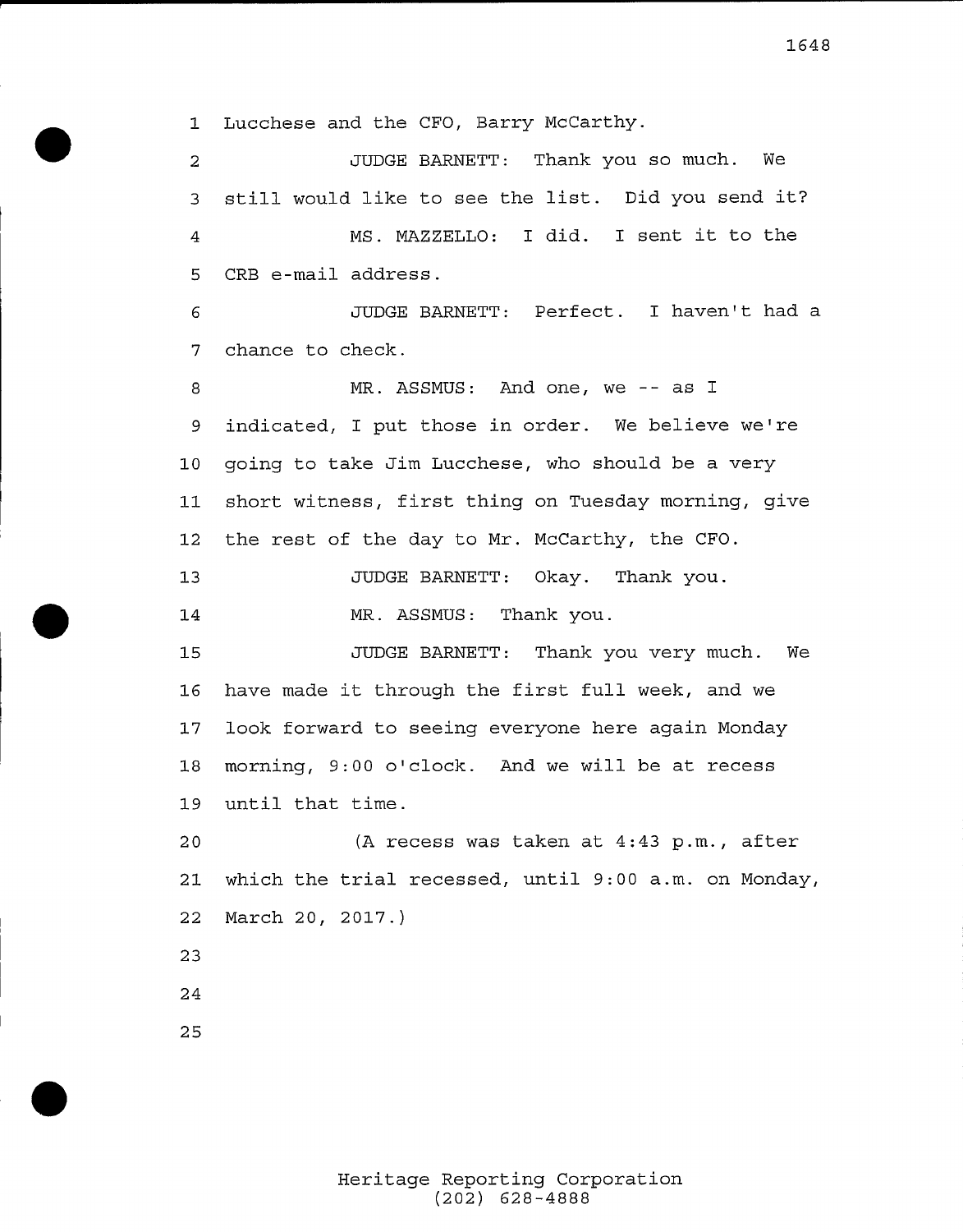| $\mathbf 1$     |                                         |      | CONTENTS                |                                             |      |
|-----------------|-----------------------------------------|------|-------------------------|---------------------------------------------|------|
| $\overline{2}$  | WITNESS DIRECT CROSS REDIRECT RECROSS   |      |                         |                                             |      |
| 3 <sup>7</sup>  | RISHI MIRCHANDANI                       |      |                         |                                             |      |
| 4               |                                         |      | 1380 1438               | 1615                                        | 1631 |
| 5               | ROBERT GLENN HUBBARD                    |      |                         |                                             |      |
| 6               |                                         | 1643 |                         |                                             |      |
| 7               |                                         |      |                         |                                             |      |
| 8               |                                         |      | AFTERNOON SESSION: 1503 |                                             |      |
| $\mathsf 9$     |                                         |      |                         |                                             |      |
| 10              |                                         |      |                         | CONFIDENTIAL SESSIONS: 1380-1453, 1469-1642 |      |
| 11              |                                         |      |                         |                                             |      |
| 12              |                                         |      | EXHIBITS                |                                             |      |
|                 | 13 EXHIBIT NO: MARKED/RECEIVED REJECTED |      |                         |                                             |      |
|                 | 14 AMAZON                               |      |                         |                                             |      |
| 15 <sub>1</sub> | $\mathbf{3}$                            |      | 1522                    |                                             |      |
| 16              | 22                                      |      | 1647                    |                                             |      |
|                 | 17 23                                   |      | 1647                    |                                             |      |
| 18              | 24                                      |      | 1647                    |                                             |      |
| 19              | 25                                      |      | 1647                    |                                             |      |
| 20              | 26                                      |      | 1647                    |                                             |      |
| 21              | $2\,7$                                  |      | 1647                    |                                             |      |
| 22              | 28                                      |      | 1647                    |                                             |      |
| 23              | 29                                      |      | 1647                    |                                             |      |
| 24              | 129                                     |      | 1496                    |                                             |      |
| 25              | 162                                     |      | 1640                    |                                             |      |

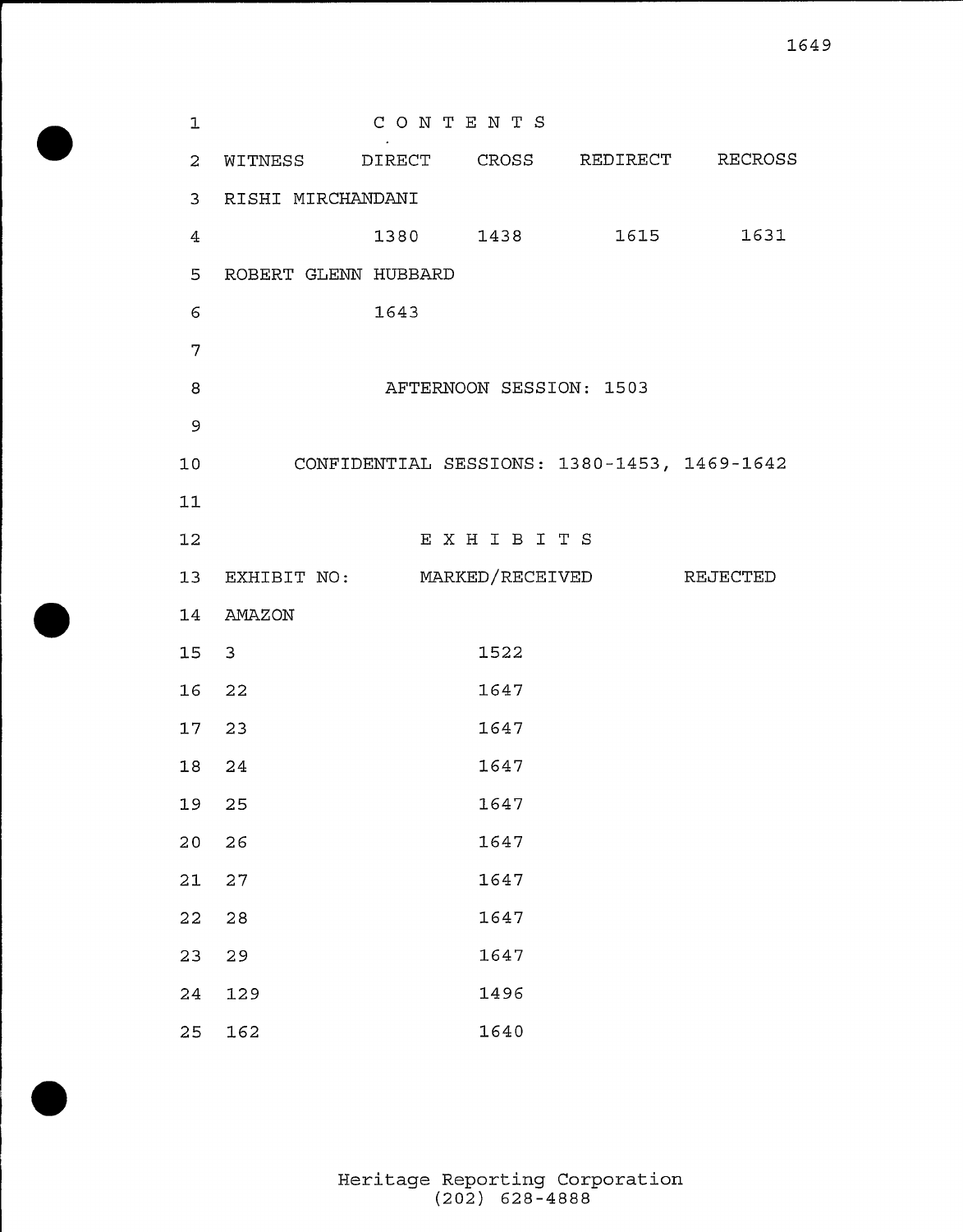| 1              | 163              | 1640 |
|----------------|------------------|------|
| 2              | 164              | 1640 |
| $\overline{3}$ | 1146             | 1564 |
| 4              | 1373             | 1596 |
| 5              | PANDORA          |      |
| 6              | 975              | 1565 |
| 7              | <b>APPLE</b>     |      |
| 8              | 1677             | 1441 |
| 9              | COPYRIGHT OWNERS |      |
| 10             | 2618             | 1561 |
| 11             | 2644             | 1524 |
| 12             | 2645             | 1529 |
| 13             | 3005             | 1488 |
| 14             | 3006             | 1569 |
| 15             | 3007             | 1471 |
| 16             | 3051             | 1477 |
| 17             | 3054             | 1477 |
| 18             | 3056             | 1511 |
| 19             | 3059             | 1490 |
| 20             | 3225             | 1544 |
| 21             | 3383             | 1526 |
| 22             |                  |      |
| 23             |                  |      |
| 24             |                  |      |

 $\sim$ 

 $\sim 10^{-10}$ 

 $\hat{\mathcal{A}}$